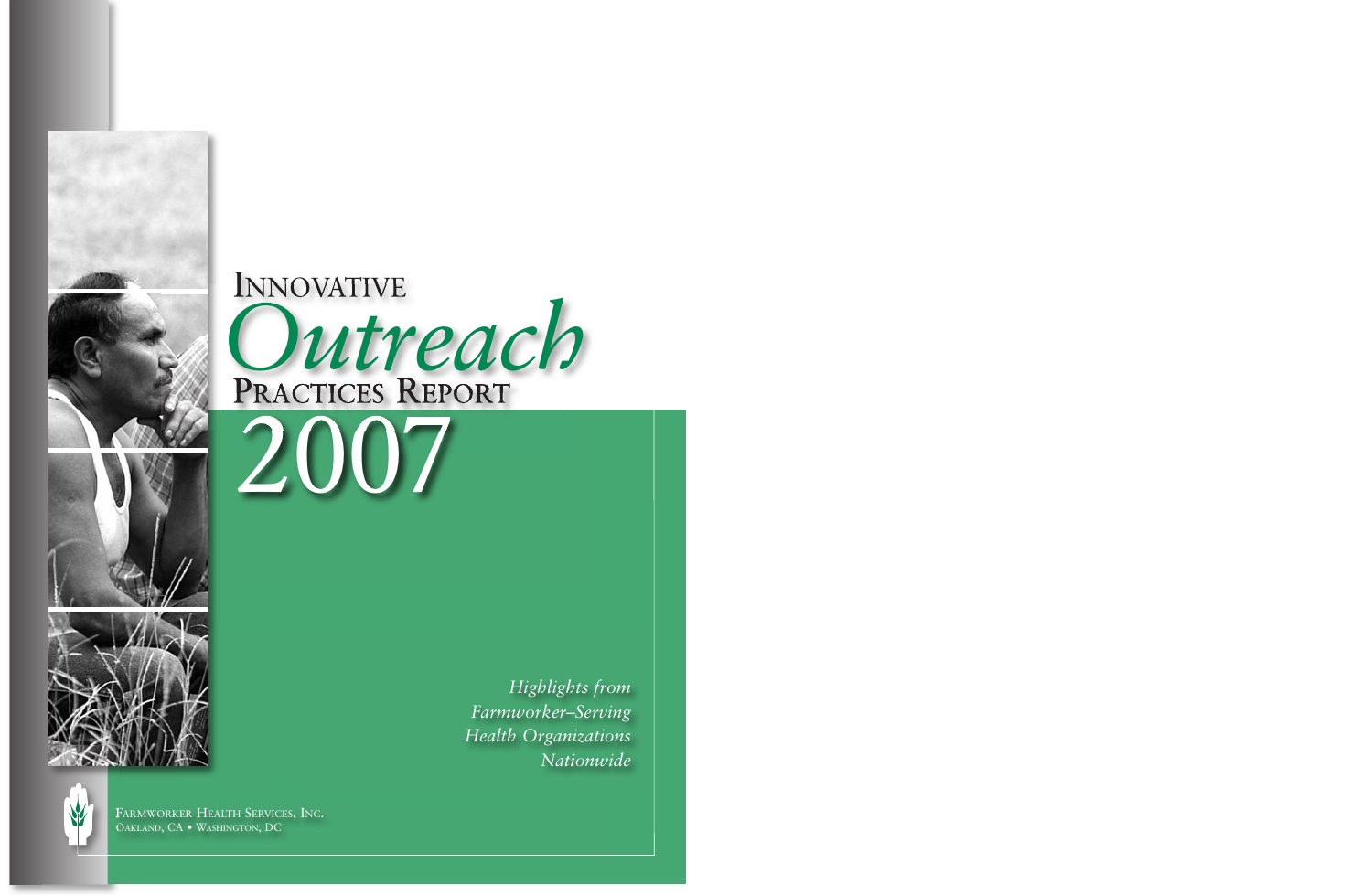Introduction .......................................................................................................................... 2 2006-2007 Sister Cecilia B. Abhold *Short Takes................................................................................................................................* Health Outreach and Enablir Health Education and Prevention Cultural Competency and Re Health Data and Outcome M Contact Information for Featured Or

# ACKNOWLEDGEMENTS CONTENTS



Farmworker Health Services, Inc. would like to extend its appreciation to the following farmworker-serving health organizations whose submissions enriched this year's *Innovative Outreach Practices Report*.

Benton County Health Department Bluegrass Farmworker Health Center Clinica Sierra Vista Clinicas del Camino Real, Inc. Columbia Basin Health Association East Coast Migrant Head Start Project, North Carolina Direct Services Ellenton Health Clinic Farmworker Health Program Kinston Community Health Center La Clinica del Cariño Family Health Care Center, Inc. North Carolina Farmworker Health Program Northwest Michigan Health Services, Inc. Oklahoma Community Health Services Farmworker Health Program Saint Bernadette Catholic Church Southern Jersey Family Medical Centers, Inc. Tri-County Community Health Center Watauga Medical Center Farmworker Health Program Yolo County Health Department Maternal Child Adolescent Health Program

This publication is made possible through funding from the Bureau of Primary Health Care, Health Resources and Services Administration at the U.S. Department of Health and Human Services (BPHC/HRSA/DHHS). The *Innovative Outreach Practices Report* is an annual publication of Farmworker Health Services, Inc. The opinions expressed within do not necessarily reflect the position of BPHC/HRSA/DHHS, or any agency of the federal government.

#### **www.farmworkerhealth.org / mail@farmworkerhealth.org**

*Cover photo taken by Don Koebrich of St. Bernadette Catholic Church, Fuquay Varina, North Carolina.*

### **Farmworker Health Services, Inc.**

**Executive Office:** 405 14th Street, Suite 809 Oakland, CA 94612 phone: 510/268-0091, fax: 510/268-0093

**East Coast Office:** 1221 Massachusetts Avenue, NW, Suite 5 Washington, DC 20005 phone: 202/347-7377, fax: 202/347-6385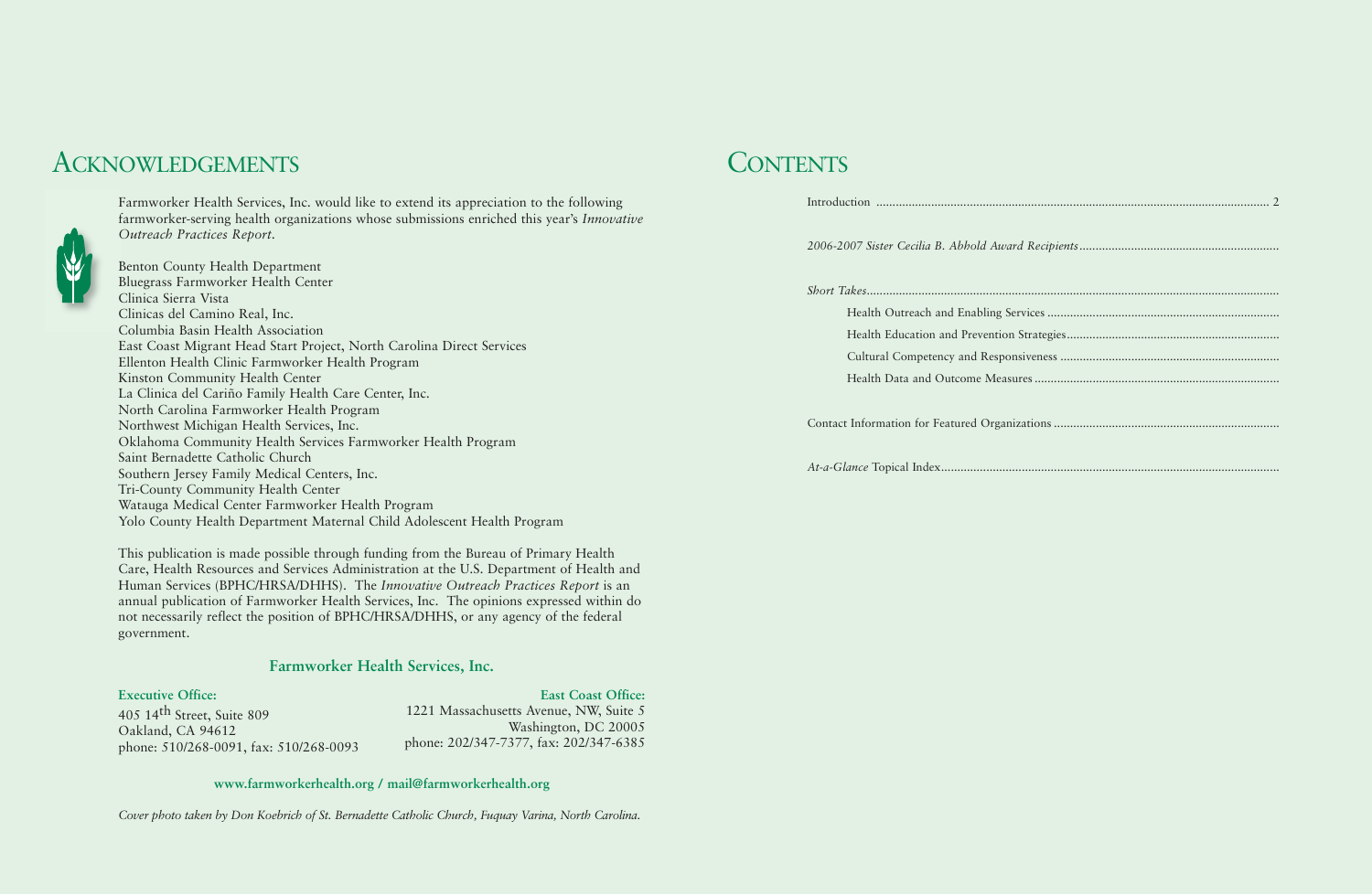economic factors that are important to understand and address in the provision of health care services.

*Health Data and Outcome Measures* are the integral tools for continually understanding and capturing farmworker needs, barriers, and practices. They are also essential tools for health program planning, development, and evaluation in order to track, respond to, and meet the on-going, changing, complex needs of farmworkers.

#### **At-a-Glance Index**

A new feature in this edition of the report is a topical index of specific subjects addressed in the outreach practices such as *mental health* or *needs assessments.* The *At-a-Glance* Index can be found on page XXX of the report. With this new detail, FHSI hopes that you will be able to search and easily identify innovative outreach practices that are most applicable to your organization.

#### **Adapting and Implementing the Practices**

Although every outreach program is unique and faces its own set of challenges, the models highlighted in this report can be adapted to meet your organization's needs. Please do not hesitate to contact FHSI or representatives from the featured organizations if you need more detail or guidance to effectively implement these practices. All representatives have given their consent to be contacted and their information can be found on page XXX. FHSI staff are also available to assist you in adapting these practices to suit your specific programmatic needs.

### **HOW CAN MY ORGANIZATION BE FEATURED IN THE 2008 REPORT?**

FHSI's goal is to continue promoting effective outreach approaches. Innovative outreach practices that are successful and come directly from the field inspire outreach programs nationwide like yours to strive for continual improvement in decreasing health disparities and increasing the number of farmworkers accessing health services. Please continue submitting your success stories for future editions of this report.

### **METHODS FOR COLLECTING INNOVATIVE OUTREACH PRACTICES**

The innovative outreach practices featured in this report were gathered through a number of different methods, including the *Sister Cecilia B. Abhold Award* nomination process, a national call for innovative outreach practice submissions, and FHSI's work with farmworker-serving health organizations across the country.

### **Sister Cecilia B. Abhold Award Selection Process**

Sister Cecilia B. Abhold was the founding Executive Director of FHSI, formerly the East Coast Migrant Health Project. During her 20-year leadership, Sr. Cecilia pioneered and advocated for outreach before it became as popular as it is today among farmworker-serving health organizations. In her honor, FHSI presents the *Sister Cecilia B. Abhold Award* to a Migrant/Community Health Center or Migrant Voucher Program in each Migrant Stream. The recipient of the award in each stream is announced and presented with the award before his/her peers annually at the corresponding Migrant Stream Forum. Recipient organizations embody Sr. Cecilia's example and share her passion and dedication to those who bring food to our tables every day.

The *Sister Cecilia B. Abhold Award* recipient is selected by a committee made up of a representative from the previous year's recipient organization in that stream, two representatives from organizations in each of the two remaining streams, and three FHSI staff members. The selection process is anonymous. To learn more about the *Sister Cecilia B. Abhold Award*, please visit *www.farmworkerhealth.org.*

Though only three organizations are honored with the *Sister Cecilia B. Abhold Award* each year, FHSI receives many nominations from excellent programs with innovative practices. In an effort not to lose the rich information found in the nominations, these innovative outreach practices are featured in the *Short Takes* section of this report.

### **Call for Submissions**

Each year, FHSI disseminates a call for submissions of innovative outreach practices to farmworker-serving health organizations nationwide. The call for submissions is publicized through mailings, FHSI's website, migrant health list servs, at stream forums and in FHSI's *OutReach* newsletter.

### **FHSI's Work with Farmworker-Serving Health Organizations**

Fractices Report, now in its sixth edition. In 2002, when the first edition of the report was published, few national channels existed to showcase current farmworker program advancements and foster networking opportunities armworker Health Services, Inc. (FHSI) is pleased to present its annual *Innovative Outreach Practices Report,* now in its sixth edition. In 2002, when the first edition of the report was published, few national channels existed to showcase current farmworker program advancements and foster networking opportunities among farmworker outreach programs. FHSI created the worker outreach programs a platform to share innovative outreach techniques. Farmworkerserving organizations throughout the country utilize this report for peer-to-peer exchange and discovering new ideas and methods that improve their own farmworker outreach programs.

> Through one-on-one training and consultation services, FHSI has the unique opportunity to witness firsthand the innovative outreach practices that programs employ throughout the year. FHSI regularly encourages the leaders of these outreach programs to share their knowledge and experience by submitting a practice to be featured in the report.

### **WHAT MAKES A PRACTICE INNOVATIVE?**

Within this report, FHSI has profiled 23 outreach practices that have demonstrated pioneering strategies during the past year. All of the innovative outreach practices highlighted meet at least one of the following criteria:

- Utilize community resources in a particularly new or effective way;
- Address new or emerging health issues among farmworkers;
- Improve upon previous practices or adapt practices used with other special populations;
- Represent new approaches to providing outreach or health services to farmworkers; and,
- Illustrate new possibilities for creative and effective partnerships to better meet the needs of farmworkers.

The practices featured in the 2007 *Innovative Outreach Practices Report* demonstrate how programs overcome obstacles that farmworkers face to deliver original and high quality health outreach services. For instance, learn how a health center implemented the first diabetes self-management classes in the state of Kentucky for Spanish-speaking farmworkers. Understand how one health department in California applied cultural competence in the design of a nutrition and physical activity program by showing farmworkers how to make healthy modifications to their favorite recipes. This year's report also features creative data tracking and evaluation tools which successfully capture the value and effectiveness of outreach programs. For example, you will learn how one North Carolina program effectively uses a customized web-based data tracking system, and how another health center in Eastern Washington now quantifies its outreach services using Relative Value Units to better track the time and effort of outreach services.

### **HOW DO I USE THIS REPORT?**

This report is meant to be used as a reference tool by outreach coordinators, outreach staff and other staff members at farmworker-serving health organizations who are seeking new strategies and activities to improve the effectiveness or reach of their outreach programs.

The innovative outreach practices featured in this report are presented in two main sections: the *Sister Cecilia B. Abhold Award Recipients* section and the *Short Takes* section. The award recipients' features showcase three of each organization's most innovative outreach practices. The *Short Takes* section includes 14 practices from other farmworker-serving health organizations, some of which were nominated for the *Sister Cecilia B. Abhold Award*.

#### **FHSI Priority Areas**

In the *Short Takes* section, the innovative outreach practices are categorized by FHSI's four priority areas:

*Health Outreach and Enabling Services* are essential components of health care delivery systems in their efforts to increase access to care and reduce health disparities for farmworkers and their families.

*Health Education and Prevention Strategies* are core services for the provision of holistic and comprehensive health care to farmworkers. It is through effective, relevant health education and prevention strategies that we enable farmworkers to become equal partners in their health care.

*Cultural Competency and Responsiveness* are the cornerstones of quality, meaningful health care services, particularly for a transitory, vulnerable, and isolated population such as farmworkers. Farmworkers have very unique lifestyles and socio-

# INTRODUCTION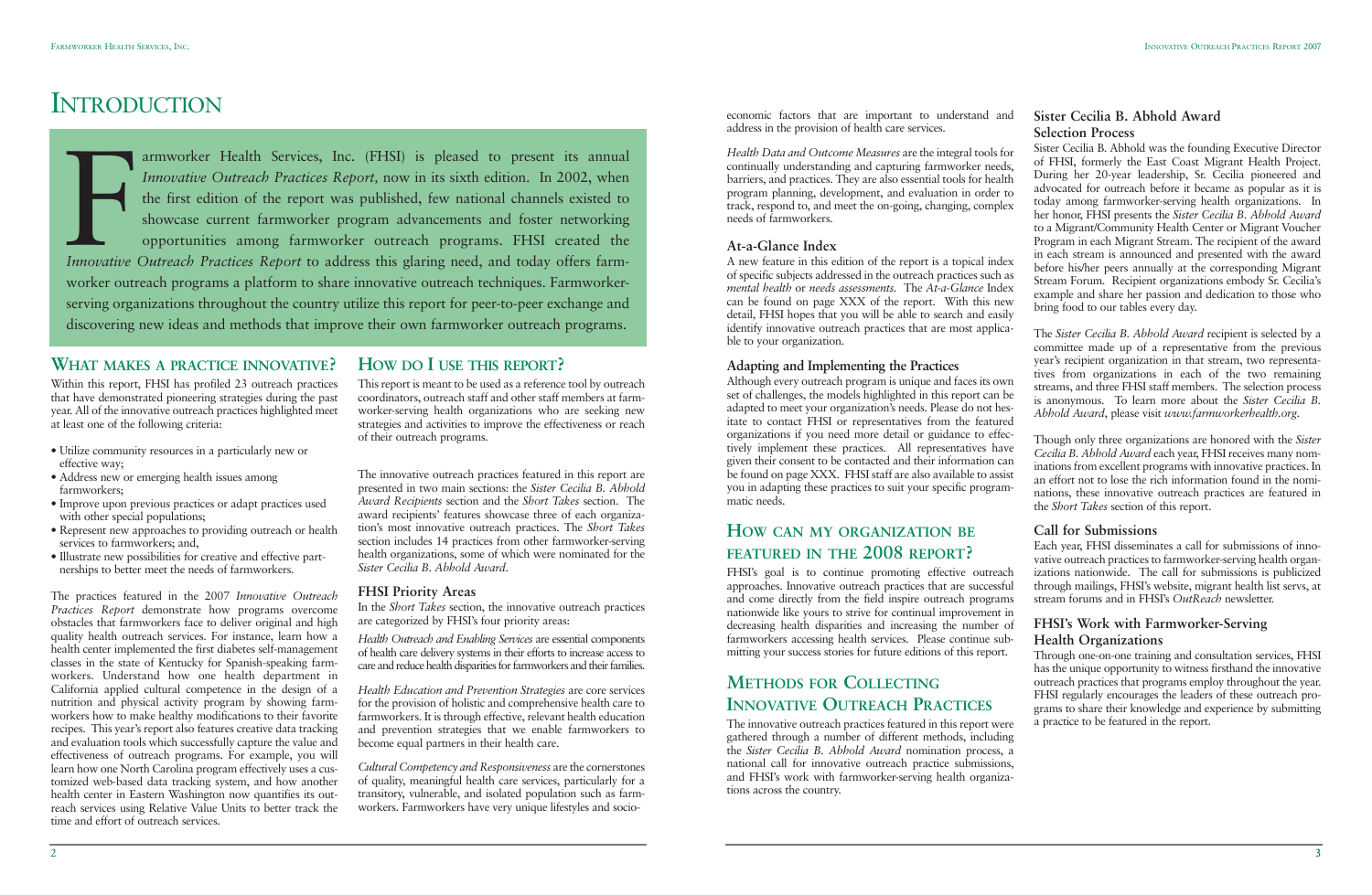# **2006-2007 SISTER CECILIA B. ABHOLD AWARD RECIPIENTS**

## **NORTH CAROLINA FARMWORKER HEALTH PROGRAM**

### **RALEIGH, NORTH CAROLINA**

### **Recipient of the** *Sister Cecilia B. Abhold Award* **for the Eastern Migrant Stream**

### **2006 ORGANIZATIONAL SNAPSHOT**

**Organization type:** Migrant Voucher Program **Service area:** 54 counties **Serving FWs since:** 1993 **No. of access points:** 21 collaborating agencies **No. of outreach staff:** 30 (24 outreach workers and 6 AmeriCorps members) **Peak months of outreach operations:** June-December **No. of FWs during peak:** 62,759 **No. of FWs served:** 11,597 **% of migrant FWs served:** 89% **% of seasonal FWs served:** 11%

### **BRINGING AGENCIES TOGETHER THROUGH ANNUAL SUMMIT**

### **What is the practice?**

In 2005, North Carolina Farmworker Health Program (NCFHP) held the first Farmworker Summit and Networking Event to bring farmworker-serving advocacy agencies together. This has become an annual program coordinated in collaboration with other members of the North Carolina Farmworker Institute, an interagency project of the Farmworker Ministry Committee and funded through participant registration fees (\$15 per person) and local sponsorships. In 2006, about 100 people representing approximately 35 organizations attended the day-long event. Session topics included the following: legal rights of farmworkers, trends in H2A recruitment, participatory educational techniques, college access for undocumented students, and ways for religious congregations to support farmworkers during the harvest season. During the closing plenary, there was a dinner and multimedia presentation titled, *Nuestras Historias/Nuestros Sueños*: Our History/Our Dreams – Educational Aspirations of Immigrant Farmworkers and their Families.

### **What makes the practice innovative?**

For several years, there was not a coordinated effort in North Carolina to bring together farmworker advocates from various disciplines, including health, education, legal rights, advocacy, and regulatory agencies. Individuals from these organizations expressed various needs, including:1) the need to collaborate more and make the most of limited resources; 2) the importance of agencies targeting farmworkers to be informed about what other organizations are doing; and, 3) the need for farmworker groups to be informed about national issues that affect the well-being of farmworkers in the state. The Farmworker Summit and Networking Event successfully responded to these requests bringing together a large interdisciplinary group of individuals from across the state. Overall, the response has been very positive and participants have encouraged the continuation of this event.



Caption

### **USING DATA TO RESPOND TO FARMWORKERS' NEEDS**

### **What is the practice?**

As a statewide voucher program, NCFHP developed a customized data tracking and documentation system, Farmworker Health Administration System Electronic Services (FHASES), in collaboration with a volunteer computer programmer, to ensure consistent tracking of services at its 14 voucher sites—including medical, enabling, and outreach services. Each of the voucher sites uses standardized health assessment and encounter forms during outreach and the data documented on these forms are then entered into the FHASES program. Because FHASES is web-enabled, data are updated immediately and they can be viewed in real time by staff at NCFHP's office in Raleigh. NCFHP staff use the data to: 1) examine trends in the services being provided at each of the sites; 2) review the needs of each site and its respective farmworker population; 3) plan programs and services with each of its sites; and, 4) develop relevant health education lessons that respond to emerging farmworker health issues.

### **What makes the practice innovative?**

Because outreach staff can input data into FHASES wherever they have internet access, they have been able to more effectively keep pace with data entry which used to be difficult to manage in a timely fashion. As a result, NCFHP staff has a much truer picture of farmworker and service needs at each of the sites across the state. The program FHASES, which can be used by any organization with multiple sites, allows NCFHP to consistently and effectively track outreach and medical services and make data-driven decisions for increased funding and/or targeted health interventions, including health education that responds to local needs. Datadriven decision-making also facilitates the rationale and effective use of NCFHP's limited financial resources and ensures that as many farmworkers as possible access health services in



North Carolina.

### **INFLUENCING STATE-LEVEL POLICY ON BEHALF OF FARMWORKERS**

#### **What is the practice?**

NCFHP participates in several state-level task forces in order to influence policy and be a voice for farmworker issues. Because farmworkers are not always included on certain policy and programmatic agendas, NCFHP strives to ensure that policymakers are aware of their presence in the state and their unique needs. In 2006, NCFHP made significant contributions to the North Carolina Office of Minority Health and Health Disparities' (OMHHD) Hispanic Health Task Force and the North Carolina Emergency Management Human Services and North Carolina Department of Health and Human Services Disaster Coordinator's committees.

#### **What makes the practice innovative?**

Through involvement on the Hispanic Health Task Force, NCFHP staff were able to inform the development of a Community Health Workers curriculum used for a Lay Health Advisor Program. Originally, the curriculum only addressed issues affecting Latinos in the state as a whole, overlooking farmworker-specific demographic data and cultural information. NCFHP staff highlighted the unique vulnerabilities of this population and shared information on popular education techniques that are effective with farmworkers. As a secondary and unexpected result of this effort, the OMHHD now collects and disseminates farmworker demographic data and health information on their Latino Fact Sheets.

As a result of increased advocacy and education with the two emergency management and disaster committees, consideration for the state's farmworker population has been incorporated into emergency response plans. Before NCFHP's participation on these committees, disaster response agencies were relatively uninformed or unaware about farmworkers and their unique lifestyles and living conditions that impact these organizations' abilities to respond effectively. NCFHP recently trained state disaster coordinators on issues such as the barriers farmworkers face in accessing emergency shelters, the challenge of communicating with non-Spanish speaking emergency responders and how to provide financial reimbursements to farmworkers during the recovery period when they have already left the area. Though these efforts are relatively new, it is anticipated that the critical discussions started by NCFHP will ensure that North Carolina farmworkers are no longer overlooked when emergencies occur.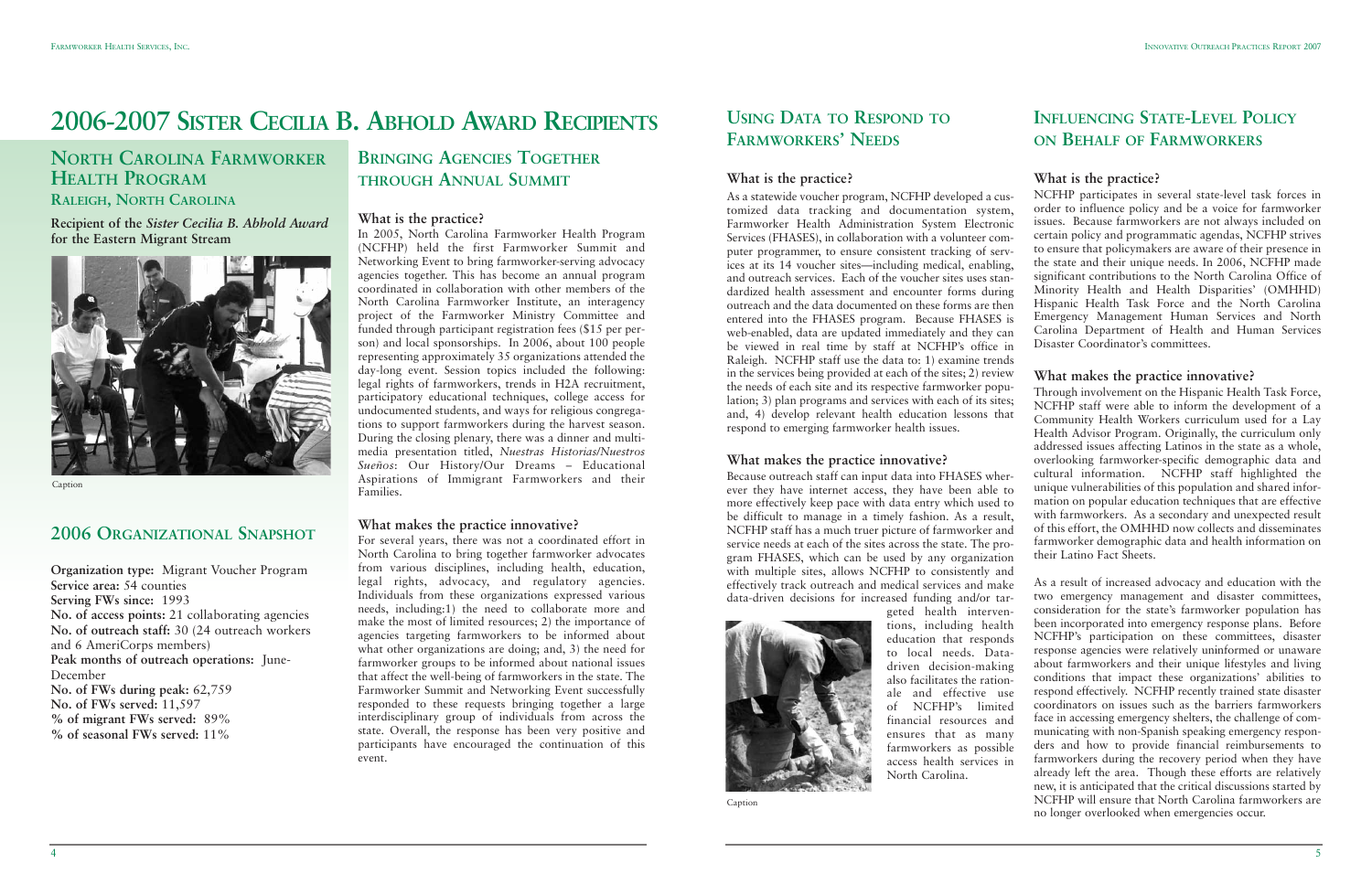7

## **NORTHWEST MICHIGAN HEALTH SERVICES, INC.**

**TRAVERSE CITY, MICHIGAN**

**Recipient of the** *Sister Cecilia B. Abhold Award* **for the Midwest Migrant Stream**



**Caption** 

### **2006 ORGANIZATIONAL SNAPSHOT**

**Organization type:** Migrant Health Center **Service area:** 7 counties **Serving FWs since:** 1968 **No. of access points:** 3 established clinics plus 4 satellites during peak season **No. of outreach staff:** 28 (2 coordinators, 3 nurses, 3 interpreters, 4 interns, 8 camp health aides, 2 part-time ancillary health educators, 6 teen health peer educators) **Peak months of outreach operations:** May-October **No. of FWs during peak:** 14,000 to 17,000 **No. of FWs served:** 3,922 **% of migrant FWs served:** 85% **% of seasonal FWs served:** 15%

### **REACHING EVERY FARMWORKER HOME THROUGH PROYECTO PUENTE**

### **What is the practice?**

Northwest Michigan Health Services, Inc. (NMHSI) Office of Public Outreach has created a specialized internship, *Proyecto Puente* or the Bridge Project, for four bilingual college students from the University of Michigan, Ann Arbor and Michigan State University's College Assistance for Migrants Program. The goal of this pilot project was to reach every farmworker home in three of the seven counties covered by NMHSI. The interns work as part of the greater outreach program, and as such, undergo extensive training in cultural competence and lay health education using a popular education model. Working out of the main clinic in Traverse City, the interns travel to farmworker camps and perform three main activities: 1) conducting enumeration studies (which include a needs assessment component); 2) delivering health education based on farmworkers' interests; and, 3) helping connect farmworkers to the clinic and other resources in the community.

### **What makes the practice innovative?**

By taking advantage of the extra staff members, NMHSI was able to conduct its first ever needs assessment and enumeration study last year. To date, the interns have completed 369 interviews with heads of households accounting for over 1,300 farmworkers and their family members. The information gathered has guided long-term program development based on new demographic data and farmworker input. The four interns—some of them former migrant farmworkers—have gained valuable insight into the issues facing the farmworker community in northwest Michigan. At the end

of 2006, NMHSI saw a 31% increase in the number of clinic users. This increase, which surprised clinic staff, has been attributed in part to the strong relationships that the interns built with this segment of the farmworker population.

### **Opening a Dialogue through a Growers' Survey**

**What is the practice?** NMHSI designed and conducted a survey with over 30 growers in the tri-county service area of one of its clinic sites. The objective of the survey was to discover perceptions of farmworker health issues and barriers to care from the growers' perspectives. In addition, growers were asked about: 1) the location of farmworker housing areas; 2) how they recruit farmworkers; 3) the percentage of farmworkers who return each year; 4) how the growers prefer to be approached and contacted by NMHSI; and, 5) whether they would be open to hosting an outreach clinic on their property, ensuring minimal workers' time lost due to travel to and from the clinic. Most of the surveys were conducted over the phone and in person and took place during the off-peak season when the growers were not as busy. Some growers expressed their unfamiliarity with local resources and requested materials in Spanish for their workers. All interviews were followed up with a thank you letter and relevant informational materials about the organization and other community resources.

### **What makes the practice innovative?**

Maintaining positive relationships and open dialogue with growers supports the health and well-being of farmworkers. The survey opened a forum for discussion and exchange of information with growers. It also reinforced anecdotal evidence that the vast majority of growers in NMHSI's service area care about the welfare of their farmworkers. As a result of this survey, NMHSI was invited to set up four outreach clinics on growers' premises. In addition, because the survey allowed NMHSI to quantify for the first time the number of farmworkers in the area who are monolingual Spanish speakers, NMHSI has set up a language assistance program in the community for the benefit of all community-based providers who serve Spanish-speaking patients. Based on last year's successes with this survey, NMHSI plans to repeat the project this year in the service areas of its other two clinic sites.

### **COORDINATING OUTREACH AND CLINIC ACTIVITIES**

#### **What is the practice?**

In order to coordinate all facets of outreach with clinic activities, NMHSI holds daily, 30-minute team meetings with the entire health center staff. The purpose of these meetings is to better coordinate efforts and communication between outreach and clinical staff who in the past, did not communicate as consistently and effectively. During the team meetings, staff review activities from the previous day, discuss case management issues, look at overall progress and plan action steps for the day ahead.

#### **What makes the practice innovative?**

The team meeting strategy represents a more holistic approach to meeting the ever-present needs of farmworkers. Clinicians rely on outreach workers to serve as their eyes and ears, providing them with information on the farmworkers' lifestyles, including migration information to facilitate continuity of care at their next destination. The outreach staff also learn from clinicians who train them on the symptoms and causes of specific illnesses in order to better observe farmworkers in the field and conduct responsive and effective health education. This type of training was instrumental last year for coordinating an appropriate response during an outbreak of diarrheal illnesses in the camps. Overall, these meetings allow for participation of all members of the outreach program and clinic staff to achieve a common goal and ultimately, this has resulted in better patient care.



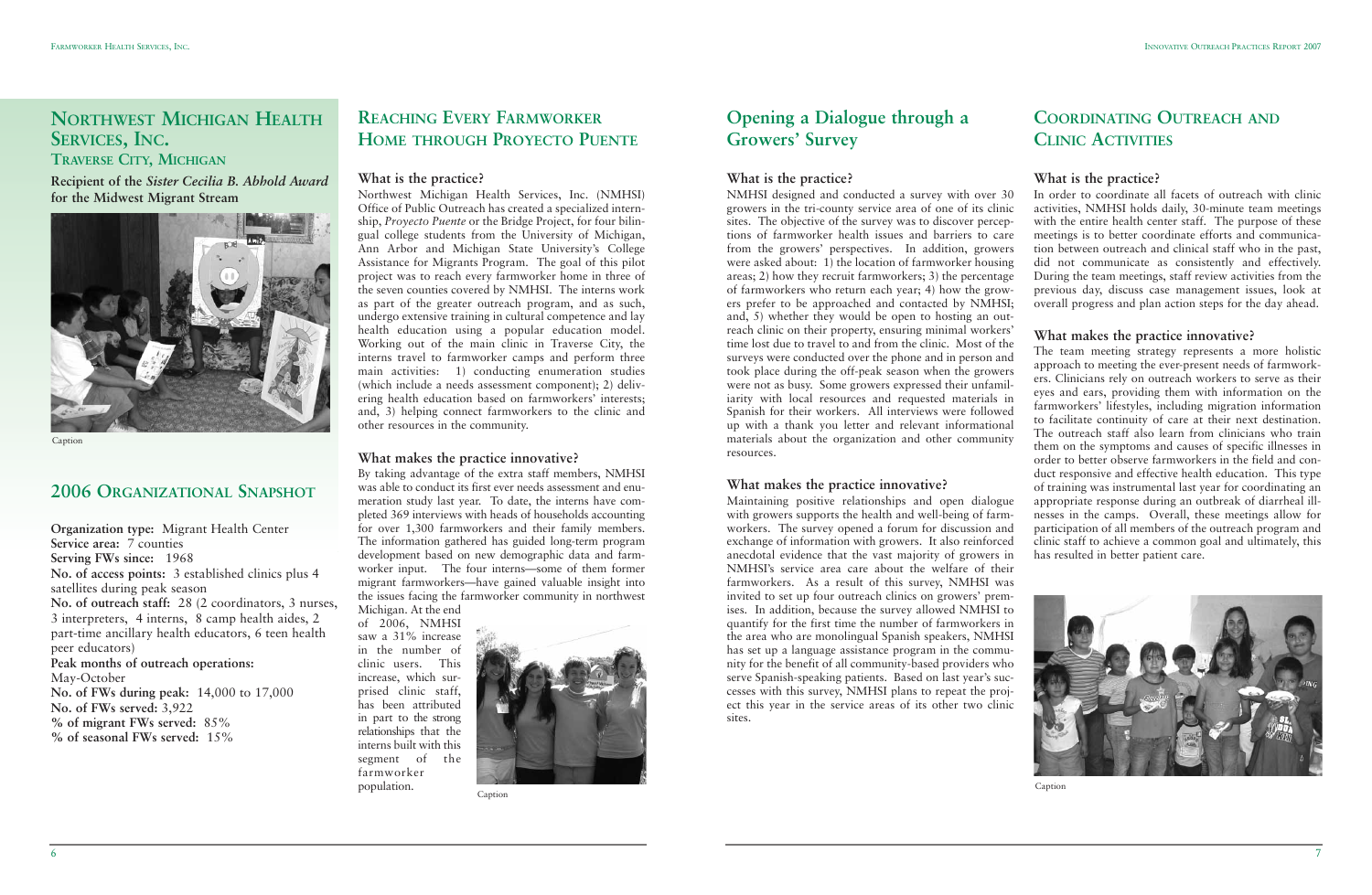9

### **COLUMBIA BASIN HEALTH ASSOCIATION OTHELLO, WASHINGTON**

#### **Recipient of the** *Sister Cecilia B. Abhold Award* **for the Western Migrant Stream**

#### **2006 Organizational Snapshot**

**Organization type:** Migrant/Community Health Center **Service area:** 3 counties **Serving FWs since:** 1973 **No. of access points:** 3 **No. of outreach staff:** 9 (2 health educators, 5 case managers, 1 public health nurse, 1 behavioral health provider) **Peak months of outreach operations:** year-round **No. of FWs during peak:** 14,500 **No. of FWs served:** 10,886 **% of migrant farmworkers served:** 27% **% of seasonal farmworkers served:** 73%

## **QUANTIFYING OUTREACH SERVICES USING RELATIVE VALUE UNITS**

### **What is the practice?**

Columbia Basin Health Association (CBHA) has been working diligently to quantify and get credit for the outreach services it performs—a challenge that many health centers face. CBHA has found that the role of these services is often undervalued because it is very difficult to measure. To address this, CBHA has implemented the use of *relative value units* (RVUs) as a way to quantify individual outreach activities in the same way that clinical interventions are assessed and tracked. In order to modify this system to benefit outreach, CBHA worked with a consultant to assign a code and an RVU to each routinely performed outreach activity. The RVU is determined based on the time commitment and intensity level of each activity. For instance, a 45 minute individual health education session is assigned 1.17 RVUs while 30 minutes devoted to assistance with forms completion is assigned 0.60 RVUs.

Using the assigned codes, outreach workers indicate on their encounter forms which activities they performed and the length of time involved. Once this information is in inputted into CBHA's data management system, the codes are automatically converted into RVU values. The information is reviewed monthly and used to allocate internal resources, determine staffing plans and inform future grant applications.

### **What makes the practice innovative?**

Even though outreach breaks down the barriers that farmworkers face when trying to access medical care, it can be difficult to maintain support for outreach services. At CBHA, developing a standardized system for tracking outreach activities has been a key step in demonstrating the value of and making a case for the necessity of outreach. By assigning RVUs to various outreach activities and analyzing the data periodically, CBHA's Program Director is able to measure staff productivity more concretely, gauge the effectiveness of outreach efforts and justify funding for future outreach activities. Perhaps if more farmworker-serving health organiza-

tions like CBHA tracked their outreach activities using a standardized system, a stronger case could be made for reimbursable outreach services or increased funding of outreach.



## **PROVIDING HEALTH EDUCATION ON A WEEKLY RADIO PROGRAM**

### **What is the practice?**

In working with the farmworker population, most will agree that there is no single best way to reach out to this population. The idea of using the radio as a medium for conducting health education was suggested by one of CBHA's outreach workers. She noticed that during lunch breaks, all of the farmworkers gathered as a group and listened to the radio.

CBHA collaborates with a local Spanish-language radio station who donates air time as a public service in order to provide listeners a weekly, one-hour radio talk show on health education and prevention. The talk show, *La Caliente* takes place once a week during the lunch hour. A staff member was trained to use the equipment and facilitate the show. Previous topics from the show have included diet and nutrition, depression, family planning, sexually transmitted diseases, dental care, diabetes, alcoholism, and health insurance programs. Typically there is an expert guest speaker, such as a doctor, nurse, social worker, or farmworker advocate that is very knowledgeable about the topic. The facilitator asks questions to engage in a discussion of the topic and listeners are able to call in and ask questions on the air.

### **What makes the practice innovative?**

The radio talk show has been an effective mechanism for reaching farmworkers with health information. Oftentimes, it is difficult to engage this population in an office environment or even in a community setting. The radio program provides a non-threatening and accessible way to share information. Over the past year, clients have come into the health center stating that they heard about CBHA on the radio, proving to staff that this program is also an excellent marketing tool. On one occasion when CBHA was not able to do the radio talk show, people called in to find out if it would be rescheduled to another day. This kind of feedback has let CBHA staff know that people rely upon the radio program for critical health and social services information.

### **INCREASING ACCESS TO HEALTH CARE THROUGH A PATIENT BENEFITS DEPARTMENT**

**What is the practice?**

CBHA has established a Patient Benefits Department that assists farmworkers in determining and applying for the health care coverage and insurance options available to them. In addition to providing assistance inside of the clinic, two of the department's seven staff routinely conduct patient benefits education outside of the health center setting. The aim of these outreach efforts is to increase the health care access of farmworkers who are not current CBHA patients who unnecessarily avoid seeking medical care out of fear of the costs involved.

Patient benefit outreach activities consist of presentations to growers, farmworkers and community stakeholders and take place at work sites, migrant day care programs, and school parent meetings. Topics include different health care financing options in Washington State such as Medicaid, Basic Health Plan (a subsidized insurance program), managed care programs, and reduced fee programs. In addition to CBHA's local efforts, the supervisor of the Patient Benefits Department advocates on behalf of farmworkers at the state level by participating in a state advisory group for health insurance.

#### **What makes the practice innovative?**

By proactively addressing farmworkers' health care payment concerns at both the local and state level, CBHA strives to increase farmworkers' access to care and cultivate a wider understanding for the challenges they face. Some of these challenges include: 1) a lack of employer-provided insurance; 2) low incomes that inhibit their ability to buy private insurance; 3) lack of understanding of available health care coverage options; and, 4) a lack of documentation making them ineligible for many public assistance programs. As a former farmworker himself, the Patient Benefits supervisor knows firsthand the financial barri-

ers farmworkers face. He places a great emphasis on his staff being sensitive and responsive to the unique needs of CBHA's farmworker population which involves putting forth the extra effort to take their assistance directly to the community.



Caption

CAPTION CAPTION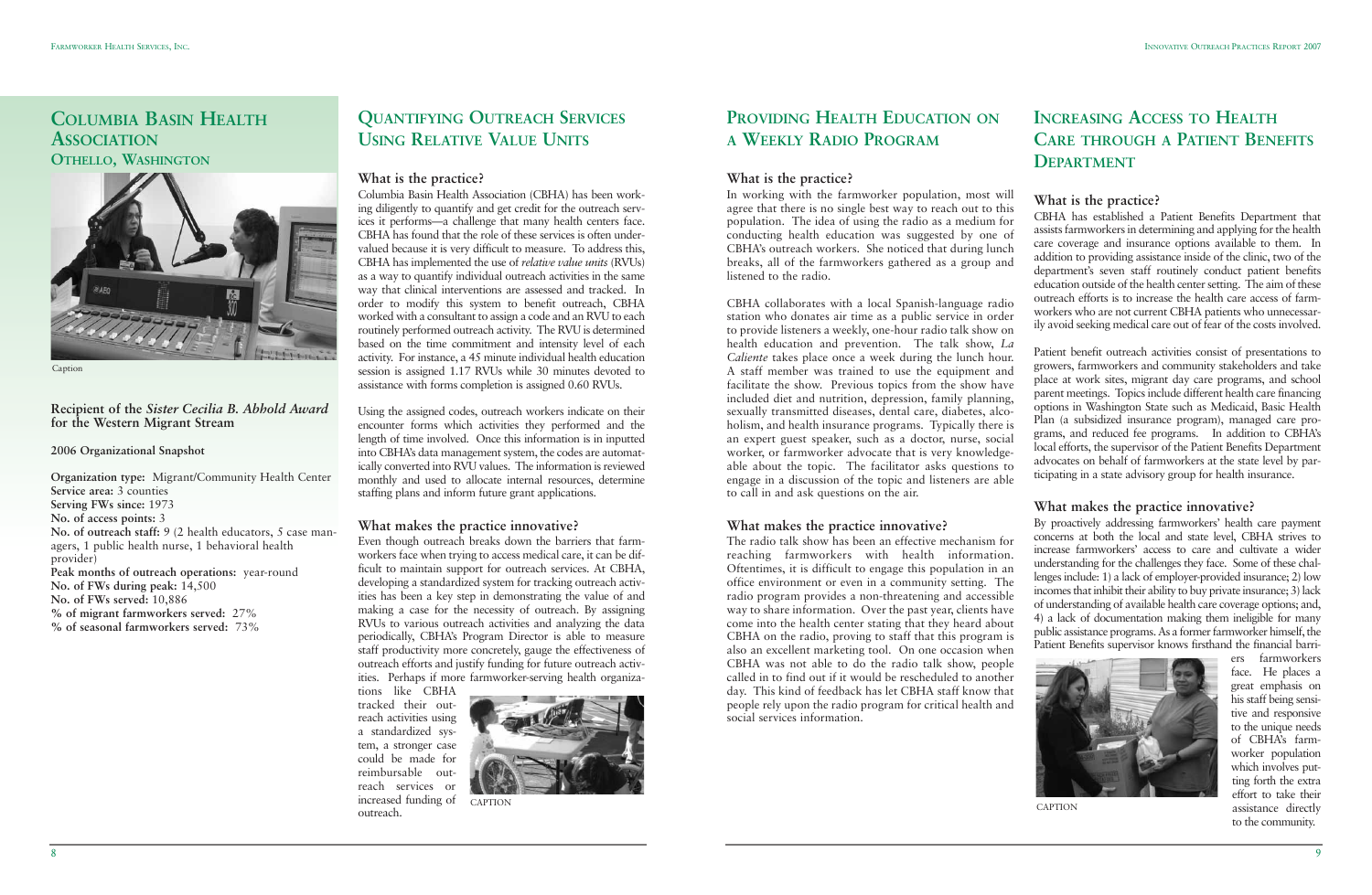# **SHORT TAKES**

*The innovative outreach practice Short Takes are divided into categories consistent with FHSI's priority areas:*

- *Health Outreach and Enabling Services, page XXX*
- *Health Education and Prevention Strategies, page XXX*
- *Cultural Competency and Responsiveness, page XXX*
- *Health Data and Outcome Measures, page XXX*

*However, the practices have also been categorized by topical areas. For a cross-reference of the topical areas addressed by the featured practices, please refer to the At-a-Glance Index on page XXX.*

# HEALTH OUTREACH AND ENABLING SERVICES

*Health Outreach and Enabling Services are essential components of health care delivery systems in their efforts to increase access to care and reduce health disparities for farmworkers and their families.*

### **CONDUCTING OUTREACH IN THE FIELDS WITH A LUNCHTIME CELEBRATION**

### **SUBMITTED BY CLINICA SIERRA VISTA, BAKERSFIELD, CALIFORNIA**

#### **What is the practice?**

Clinica Sierra Vista (CSV) staff and *promotores/as* have implemented a special outreach and education project called the *Cuadrillas de Mes* or *Farmworker Crew of the Month,* which identifies a different crew of farmworkers to provide medical services to in the fields each month. At each event, CSV's mobile medical unit staff—two physicians and four medical assistants or nurses—conduct glucose and blood pressure checks, provide minor treatment and consultations, cancer screening, and nutrition education. Rotating CSV staff representing some of the 30 health and social services programs housed within the health center such as Medi-Cal, WIC, and the local family resource center, provide critical information on the various services available to the farmworkers and their families. These staff members also routinely follow up with farmworkers after the event to ensure that they get connected with needed services even if the services are not provided by CSV's respective programs. In order to attract farmworkers and make the staff more approachable, this event is set up to be a lunchtime celebration with all of the fanfare of a mini-festival. CSV staff provide participants with information packets that include incentives such as water bottles and toothbrushes. A raffle is also held to give away larger prizes such as toasters and coffee makers. A local restaurant donates a delicious lunch that feeds upwards of 125-150 farmworkers at each event, while a live DJ also volunteers his time to provide the necessary entertainment to draw a crowd.

#### **What makes the practice innovative?**

The *Cuadrillas de Mes* event is a fun and highly effective venue for providing the much needed health care for hardworking farmworkers in CSV's area communities. This project was initially proposed because CSV had a difficult time getting area farmworkers to come in for services even though CSV and its satellite sites offer bus passes, extended hours, and weekend hours to mitigate some of the common barriers farmworkers face. Farmworkers are often not culturally accustomed to and financially able to seek medical care until it is too late. By targeting a different crew each month and making it fun to receive health care and information, CSV staff have been able to create trust with the crew leaders and the farmworkers who might otherwise never access services. As a result, not only have crew leaders become more open to hosting events, but farmworkers in need of further care have been more inclined to follow up after participating in one of these events.

### **TARGETING SETTLED-OUT FARMWORKERS IN AN ESL CLASS**

### **SUBMITTED BY OKLAHOMA COMMUNITY HEALTH SERVICES FARMWORKER HEALTH PROGRAM, FT. COBB, OKLAHOMA**

#### **What is the practice?**

In the service area of Oklahoma Community Health Services Farmworker Health Program (OCHSFHP), the farmworkers either return to their homesteads or move on to another location as the winter months approach. To take advantage of the down time and to target the seasonal farmworkers who now live in the area permanently, the Director of the OCHSFHP's outreach program approached the instructor of a community-based ESL class about attending one of the classes to promote the health center's services. The Director also hoped that by meeting with this group, she could solve a mystery as to why many of their former farmworker clients had stopped coming to the clinic for services. The Director knew that some former clients who had not visited the clinic recently, participated in this ESL class. The Director conducted a presentation along with Quality of Life Associates, Inc. (QOLA), another community agency which provides services to farmworkers who have been disabled on the job. Each representative described the benefits of their respective programs. OCHSFHP offers medical, dental, and prescription assistance. QOLA assists farmworkers with locating surgeons who will render services for free or at a reduced rate, and also provides rent, utility payment assistance, and medical interpretation services for disabled farmworkers.

### **What makes the practice innovative?**

As a result of this presentation, local farmworkers received critical and updated information about services available to them. The collaborative effort also strengthened the relationship between OCHSFHP's Outreach Director and the representative from QOLA. They now routinely communicate about other farmworkers in need of each others' services.

In addition, the Outreach Director discovered that many farmworkers had not returned to OCHSFHP because they thought that the farmworker health program ended in 2004, when the program stopped issuing vouchers due to a lack of funds. The Director explained to the former clients how the fiscal year runs and that funds were renewed and made available from year to year. The conversation proved to be enlightening for both parties.

### **CONVENING HEAD START COMMUNITY PARTNERS AT AN ANNUAL MEETING**

**SUBMITTED BY EAST COAST MIGRANT HEAD START PROJECT, NORTH CAROLINA DIRECT SERVICES, RALEIGH, NORTH CAROLINA**

#### **What is the practice?**

The East Coast Migrant Head Start Project North Carolina Direct Services (ECMHSP/NCDS) organizes and hosts an annual Community Partners Meeting for each of its Head Start Centers in North Carolina. The meeting brings together service providers and other potential community partners to lay the ground work for better collaboration to improve services for children and families. Representatives from numerous local, state, and regional organizations attend this one-day meeting, including: local health departments, private providers, community health centers, social service agencies, community colleges, universities, mental health providers, the North Carolina Farmworker Health Program, and the Agricultural Resource Center's Pesticide Education unit among others.



CAPTION



CAPTION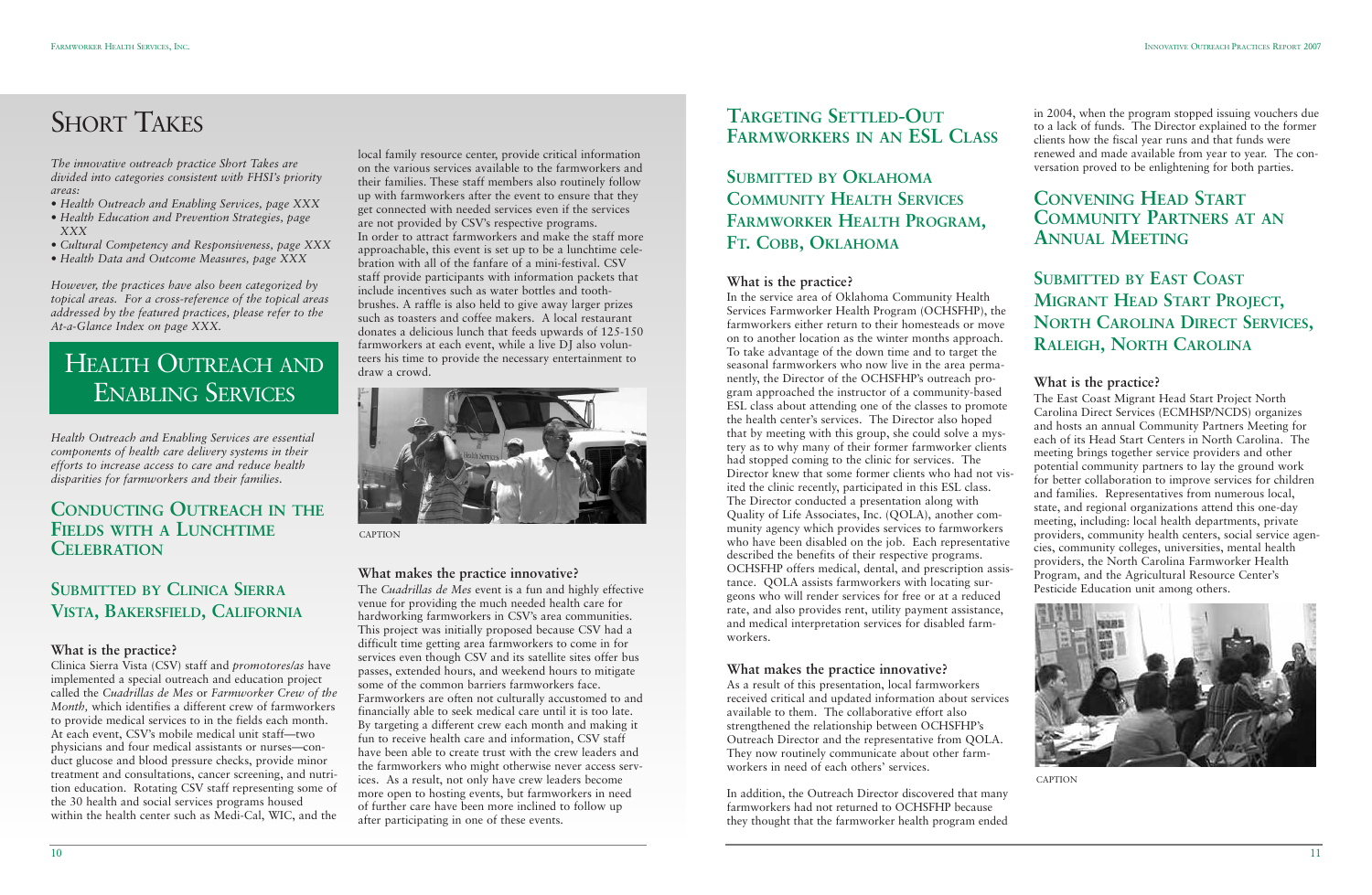#### **What makes the practice innovative?**

The change in attitude among farmworkers to being screened and tested was observed almost immediately once the HIV and syphilis tests were no longer advertised and offered on their own. Since including the other three screenings, TCCHC has seen a 60% increase in the number of farmworkers willing to be tested for these two illnesses.

In addition to getting more farmworkers into care for HIV and syphilis, the integrated screening and testing program has also allowed TCCHC to identify farmworkers who were not aware that they were at risk for high cholesterol, hypertension and diabetes. Farmworkers, who had never been routinely screened for these conditions in the past, are now referred back to TCCHC's chronic disease clinic if they have significant results warranting follow-up care. TCCHC staff organize the follow-up appointments and provide transportation if necessary. The Medical Director for Chronic Care at TCCHC is so pleased with this new program that he covers the cost of the expendable materials necessary to administer the three tests in conjunction with the HIV and syphilis tests.

### **A CULTURALLY INCLUSIVE APPROACH TO NUTRITION AND PHYSICAL ACTIVITY**

**SUBMITTED BY YOLO COUNTY HEALTH DEPARTMENT MATERNAL CHILD ADOLESCENT HEALTH PROGRAM, WOODLAND, CALIFORNIA**

#### **What is the practice?**

Yolo County Health Department Maternal Child Adolescent Health Program began the *Healthy Lifestyle Program* in 2003 in response to the rise in overweight and obesity and incidences of chronic diseases among Latinos in the county. Implemented in a labor camp, the program offers a series of eight classes that emphasize the importance of healthy nutrition choices and physical activity. Each lesson incorporates hands-on experiential learning in addition to the lecture component. During these classes, families learn how to prepare healthy meals and include physical activities into their lives. Everyone is encouraged to bring favorite food recipes from home and share them with the rest of the class.

Conversations then ensue about how to make healthy modifications to these much loved recipes. Participants help with the cooking and then enjoy sampling their healthy food together.

The physical activity component emphasizes the many benefits of exercising, including reducing the risk of chronic diseases, providing relaxation for the family, and decreasing stress. There is a 15-minute exercise component within each class where families engage in a variety of physical activities.



### **What makes the practice innovative?**

With the end goal of cultural appropriateness and responsiveness in mind, the *Healthy Lifestyle Program* incorporates the farmworker lifestyle by addressing the healthy choices that exist within the context of their lives. For example, the program understands that farmworkers face barriers to accessing quality food (e.g., geographic isolation, high cost of fresh produce) and recommends nutritional alternatives based on what is readily available to farmworkers. Given that the labor camp also serves as a food bank, the program uses the foods being distributed for cooking demonstrations. Because the program encourages farmworkers to support each other and exercise, this is a great opportunity for building community with neighbors.

Caption

The meeting is split into three general segments: 1) a Health and Family/Community Partnership session, 2) a catered networking lunch and 3) an Early Childhood Education and Family Literacy/Disability session. Participants are welcome to attend the entire meeting or the segments of their choice. The meeting is scheduled before the center is open for the peak season and is a component of ECMHSP/NCDS's planning process.

#### **What makes the practice innovative?**

ECMHSP/NCDS has taken collaboration to a new level by expanding beyond farmworker-serving organizations to address the health and social service needs of farmworkers in North Carolina. This unique cross section of partners would not ordinarily be at the same table together. By giving them an opportunity to meet and share information, unique and effective service delivery plans are often developed.

For the past four years, this meeting has yielded numerous fruitful outcomes, such as nutrition and physical education training for teachers, ESL classes for parents, health fairs for migrant children, expedited Medicaid services for families, and pesticide education classes for parents and staff. These collaborative initiatives are essential to address Migrant and Seasonal Head Start's Performance Standards, and ultimately yield more effective and efficient programs for serving farmworkers and their families in the state.

*Health Education and Prevention Strategies are core services for the provision of holistic and comprehensive health care to farmworkers. It is through effective, relevant health education and prevention strategies that we enable farmworkers to become equal partners in their health care.*

### **DESTIGMATIZING HIV AND SYPHILIS TESTING THROUGH AN INTEGRATED TESTING OUTREACH STRATEGY**

## **SUBMITTED BY TRI-COUNTY COMMUNITY HEALTH CENTER, DUNN, NORTH CAROLINA**

### **What is the practice?**

To encourage more farmworkers to take advantage of Tri-County Community Health Center's (TCCHC) community-based syphilis and HIV screening events, staff now combine these two screenings with other health screenings that are less stigmatized: cholesterol, glucose, and blood pressure.

With the support of a CDC grant, TCCHC runs a Non-Traditional Testing Program that allows staff to perform rapid HIV tests and syphilis tests for interested farmworkers directly in the communities where they live and work. Even though the testing services are communitybased, TCCHC staff initially had a difficult time finding farmworkers willing to approach the TCCHC tent advertising free HIV and syphilis testing. Because of the stigma attached to these illnesses, TCCHC staff had to devise a way to make their testing efforts more attractive and acceptable. By combining cholesterol, glucose, and blood pressure screenings with the HIV and syphilis tests, TCCHC staff have been able to entice farmworkers with the option to have five free screenings at once without focusing specifically on HIV or syphilis.

# HEALTH EDUCATION AND PREVENTION STRATEGIES



Caption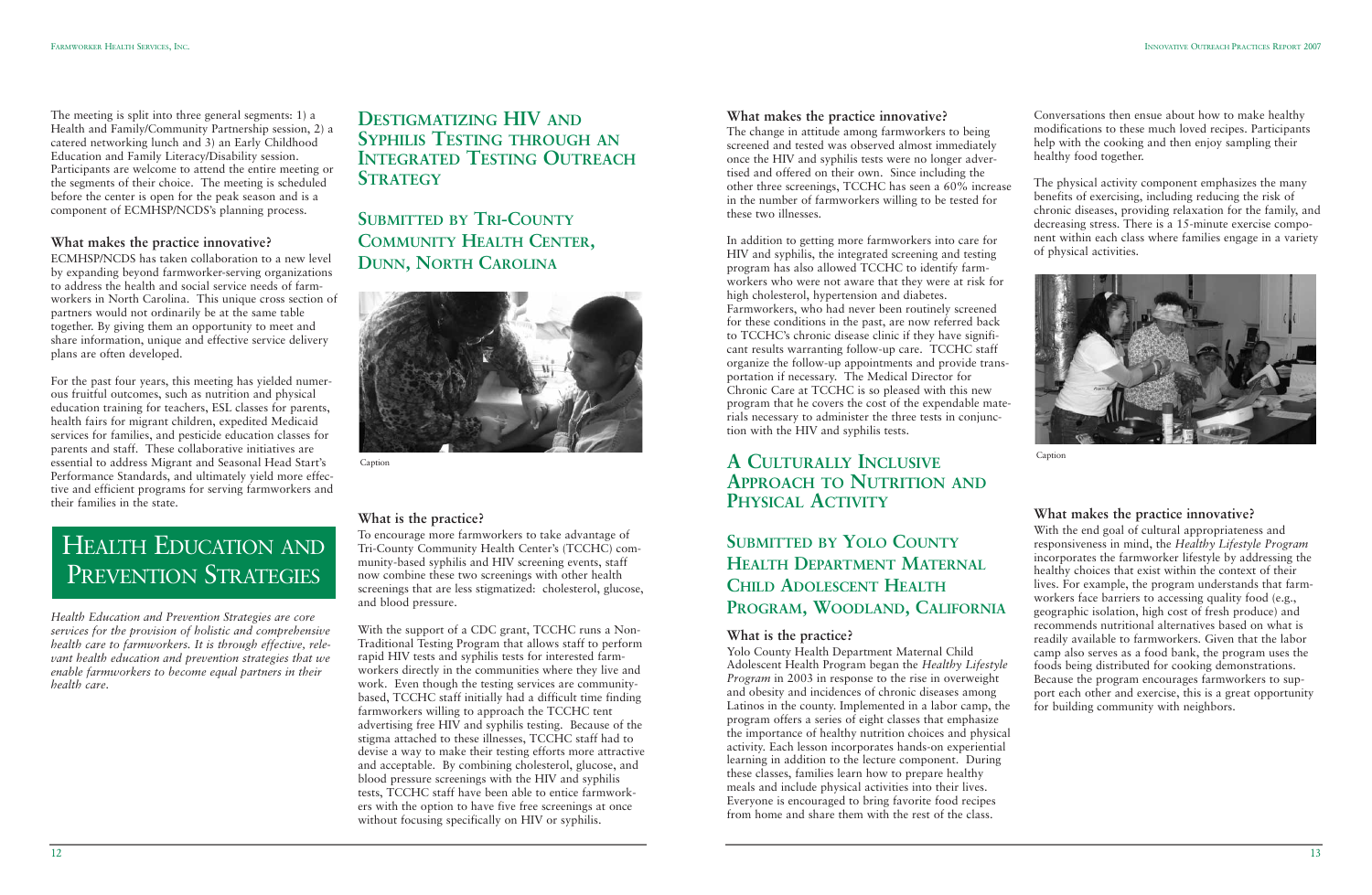### **COMMUNITY-BASED APPROACH TO ADDRESSING MENTAL HEALTH NEEDS**

### **SUBMITTED BY WATAUGA MEDICAL CENTER FARMWORKER HEALTH PROGRAM, BOONE, NORTH CAROLINA**

### **What is the practice?**

With the help of a local graduate-level intern, Watauga Medical Center Farmworker Health Program (WMCFHP) conducted a community-wide mental health assessment at two large farmworker camps. The assessments involved focus group discussions whose purpose was to understand: 1) cultural perceptions of mental health; 2) experiences of stress around money, migration, and culture; 3) ways to manage stress; 4) what kinds of support farmworkers would like; and, 5) farmworkers' perceptions of mental health services. Participating farmworker households and camps were offered incentives that would provide healthy "free time" alternatives: sports equipment, Spanish language reading materials, ESL instruction or language exchange, and group stress reduction education.

#### **What makes the practice innovative?**

Since the start of the WMCFHP in 2004, staff have seen a high number of clinic visits related to the physical symptoms of depression, anxiety, and alcohol abuse; for example, stomach and chest pains, insomnia, and liver

problems. WMCFHP's efforts to treat, understand, and address the root causes of these ailments has enabled the program to more effectively and comprehensively address the spectrum of their farmworkers' health needs that are typically rooted in the circumstances of their farmworker lifestyles.

Findings from the focus group discussions indicated that many of the interviewees experience boredom and anxiety around missing family, dealing with roommates, worrying about money and dealing with language and cultural barriers. In regards to culturally appropriate mental health interventions, WMCFHP learned that: 1) most farmworkers prefer to seek emotional support from people they already know, including providers; 2) they would not seek mental health services unless they were no longer able to fulfill their social and work duties; 3) they are familiar with Alcoholics Anonymous (also present in Mexico) and would be open to joining local Spanish-speaking groups if it was necessary and groups were available; 4) they are interested in group health education on stress reduction; and, 5) reading materials or sports activities would help them to cope more effectively.

> Diabetes continues to rank 2<sup>nd</sup> in all diagnoses seen at the BFHC and self-management is recognized as critical to the successful management of this illness. This program was the first Spanish-language diabetes self-management series to be taught in the state. In addition to barriers such as child care and transportation, this program alleviated the language barrier which has kept farmworkers from accessing classes such as this one in the past. By collaborating with the local health department, the BFHC was able to offer a valuable learning opportunity that was responsive to the needs of the patient population. The class was very successful, graduating 11 participants who attended all six classes in the series.

Last year's efforts generated so much insight and interest that WMCFHP plans to expand the project in 2007 to reach a larger number of camps and incorporate more group stress reduction education.

### **IMPROVING DIABETES MANAGEMENT**

### **BLUEGRASS FARMWORKER HEALTH PROGRAM LEXINGTON, KENTUCKY**

### **What is the practice?**

Bluegrass Farmworker Health Center (BFHC) collaborated with the Lexington Fayette Health Department to teach a series of diabetes self-management classes in Spanish to diabetic farmworker patients. The four-week class was based on the *Living Well with Diabetes* curriculum developed by the Kentucky Diabetes Prevention and Control Program, which is focused on giving patients the tools and knowledge to manage and control their diabetes. Two local health department staff developed and taught the classes and provided Spanish language support. The BFHC outreach program coordinated the advertising, registration, and child care as well as provided space for the classes.



Caption

Immediately preceding the classes, BFHC outreach specialists offered individual instruction on how to use glucometers and self-monitor blood glucose levels. Each class included a healthy snack and interactive instruction. A walk-in-place exercise tape was the highlight of many classes. Incentives such as glucometer strips, medication boxes, gift cards, calendars, exercise tapes, and recipe books were included as part of the program. BFHC also provided bus tokens and child care to participants to overcome some of the typical barriers farmworkers face in taking advantage of this type of program.



### **What makes the practice innovative?**

Since the class series ended, the BFHC and health department have continued to provide follow-up activities with graduates through a monthly support group. In addition to the original participants, some of whom

drive 70 miles to attend the monthly meeting, many interested family members and friends also attend to learn about diabetes prevention.

### **EMPHASIZING BEHAVIOR CHANGE IN HEALTHY WEIGHT MANAGEMENT**

### **LA CLINICA DEL CARIÑO FAMILY HEALTH CARE CENTER, INC. HOOD RIVER, OREGON**

### **What is the practice?**

*Vida Entera y Sana* (Whole and Healthy Life) is a threeyear demonstration project of La Clinica del Cariño Family Health Care Center, Inc. (LCDC) to address overweight and obesity in the Latino farmworker community. LCDC created a healthy weight management health *promotora* program called *Redes* (Networks). Twelve obese Hispanic farmworker women were recruited to work on personal healthy weight management and met weekly for 20 classes, in a support group setting and using Popular Education techniques. The women who were successful in the program were trained as *promotoras*. They now work with their communities, both on the individual and group level, sharing key information on weight management. More importantly, they work with contacts that are ready to achieve long-term behavior change.



Caption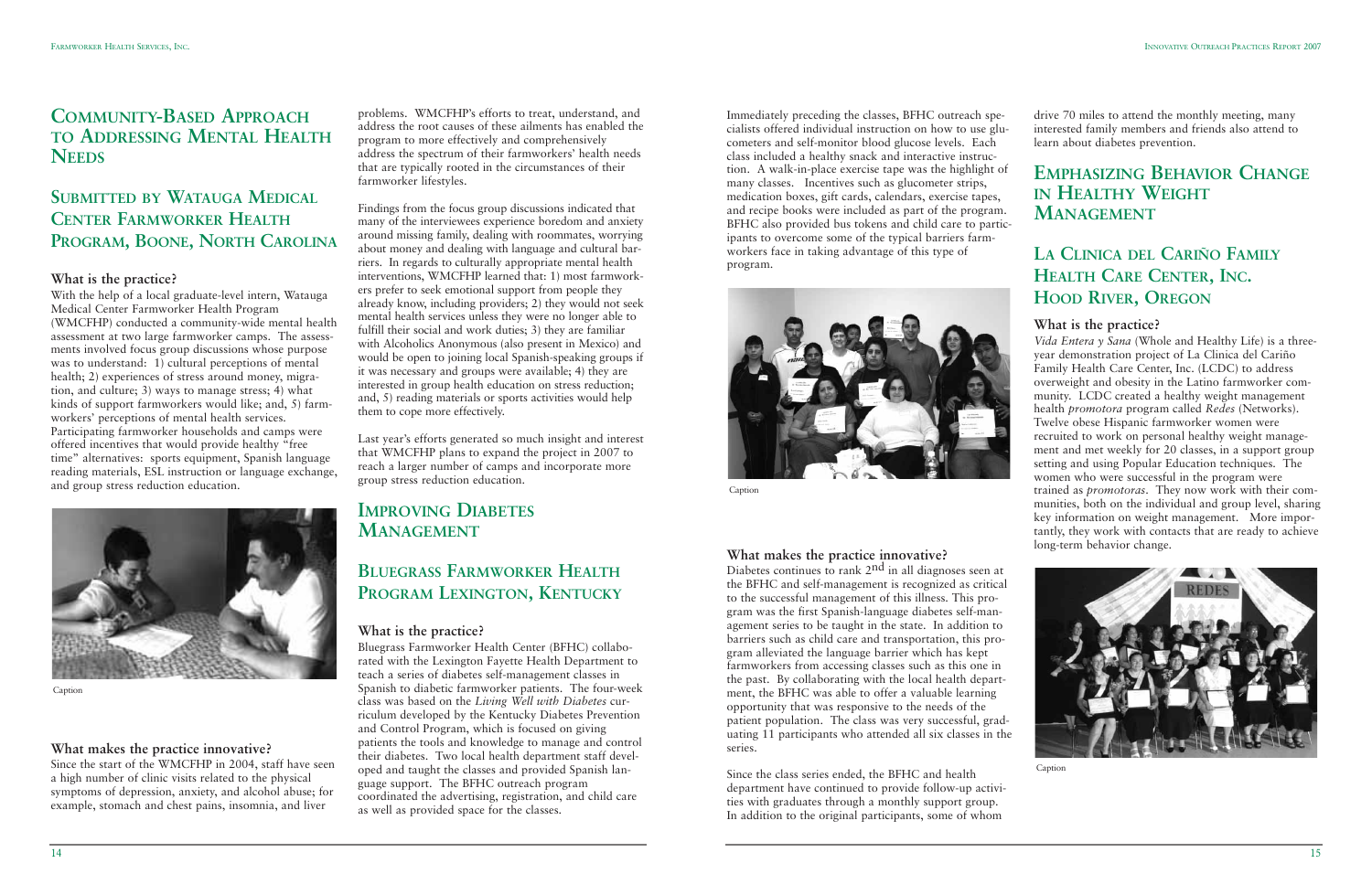

### **PICKING BLUEBERRIES TO RAISE MONEY FOR FARMWORKERS AND INCREASE CULTURAL COMPETENCY**

**What makes the practice innovative?** Recognizing the difficulty of reaching Latino men with health services, the idea for this event came from one of the health *promotores/as* who felt that it would offer a non-threatening environment to men. The added benefit though was that in organizing a soccer tournament, the men's families also came out to participate, cheer on the teams, and take advantage of all that the weekend event had to offer. BCHD staff were present throughout the weekend to share information on medical, dental, and mental health services. In addition, the smooth collaboration between the Lion's Club and the community health center to schedule appointments immediately after the screenings increased the likelihood that participants would receive follow-up health care services even after the weekend event was over. Farmworker Emergency Fund. SJFMC staff work with different crew leaders each year to organize the activity. Flyers are distributed around the health center asking family, friends, and other staff members to make pledges based on the amount of blueberry flats picked. Although it has been the outreach staff primarily who have volunteered their time for this event, clinical staff have also participated. **What makes the practice innovative?** Approximately 8-12 staff participate in this effort every year picking between 20-30 flats of blueberries. Last year, the effort added \$400 to the Farmworker gap when assistance is not available. There are many



### **SOUTHERN JERSEY FAMILY MEDICAL CENTERS, INC. HAMMONTON, NEW JERSEY**

#### **What is the practice?**

Each year, Southern Jersey Family Medical Centers, Inc. (SJFMC) asks staff to take a few hours one morning in July to pick blueberries in order to raise money for a

Emergency Fund, the proceeds of which are used to fill a organizations that help with food, clothing, and medicines for farmworkers, but many times, for one reason or another, some farmworkers do not qualify for these programs. There are also instances of farmworkers in abusive or dangerous situations who need emergency monies for transportation or temporary housing. In addition to raising money, this event helps SJFMC staff increase their cultural competency by gaining a better understanding about the nature of farm work and building rapport with farmworkers by working side-byside with them in the fields.



Caption

Caption

The key messages for healthy weight and stress management are to: 1) exercise for 30 to 60 minutes per day; 2) eat a healthy breakfast every day; 3) eat three cups of vegetables per day; 4) eat two fruits per day; 5) drink 6 cups of water per day, and 6) do something besides eat when feeling sad, bored, or anxious.

#### **What makes the practice innovative?**

The goal of the Whole and Healthy Life program is to change current cultural norms about exercise, food and stress management by delivering messages and guiding behavior change in a way that honors cultural heritage. New behaviors repeated for four consecutive weeks have the best chance of becoming habit. This health education program is innovative because it focuses on behavior change by helping participants to: 1) set reasonable goals; 2) recognize personal achievements and obstacles; and, 3) learn and practice individualized strategies to overcome obstacles. To date, 76% of contacts have kept their healthy weight management goal for four or more weeks. Pre and post intervention self-reported changes show an 83% increase in hours of exercise per week, and a 119% increase in cups of vegetables eaten per day.

*Cultural Competency and Responsiveness are the cornerstones of quality, meaningful health care services, particularly for a transitory, vulnerable, and isolated population such as farmworkers. Farmworkers have very unique lifestyles and socio-economic factors that are important to understand and address in the provision of health care services.*

### **REACHING OUT TO FARMWORKER MEN VIA A SOCCER TOURNAMENT EVENT**

### **BENTON COUNTY HEALTH DEPARTMENT CORVALLIS, OREGON**

#### **What is the practice?**

Last year, the Benton County Health Department (BCHD) organized the *1st Annual Benton County Soccer Tournament and Family Weekend* over two days in August. The goal of the event was to attract a large number of farmworker families, particularly the men of the family. In support of the event, the BCHD administration proposed this idea to a Benton County Commissioner, who in turn provided funding to rent the soccer fields for two days.



Eight local and regional recreational soccer teams played in approximately 18 hours of soccer matches over the weekend. The County Commissioner presented the trophies following the championship match. With little funding to host the event, BCHD's *promotores/as* secured support and donations from local businesses for time, money, food, water, prizes and even a DJ. In addition to the tournament, a community resource fair was organized with over 30 community agencies. One of the key community partners to participate was the Lion's Club who provided health screenings on their mobile health unit and worked closely with the Benton Community Health Center to organize follow-up medical care. Approximately 400 people attended this event.

Caption

# CULTURAL COMPETENCY AND RESPONSIVENESS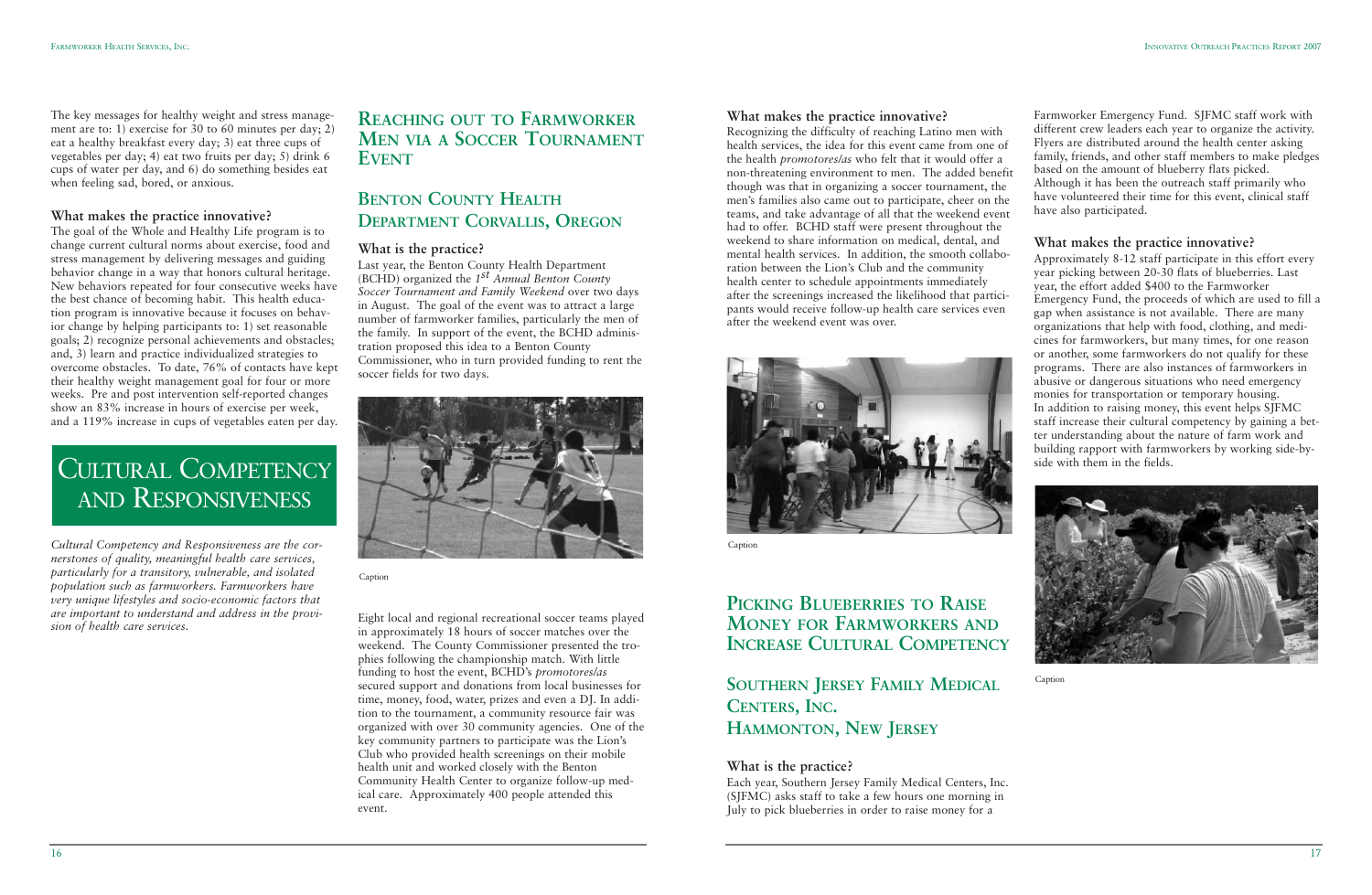

*Health Data and Outcome Measures are the integral tools for continually understanding and capturing farmworker needs, barriers, and practices. They are also essential tools for health program planning, development, and evaluation in order to track, respond to, and meet the on-going, changing, complex needs of farmworkers.*

### **TRACKING FARMWORKERS USING ID CARDS**

## **ST. BERNADETTE CATHOLIC CHURCH FUQUAY-VARINA, NORTH CAROLINA**



### **What is the practice?**

St. Bernadette Catholic Church partners with area nonprofit organizations and congregations to meet farmworker needs. St. Bernadette's offers a screening clinic on Sundays after mass. Farmworkers who need followup care are referred to the Wake County Human Services Migrant Farmworker Health Program. During outreach visits to camps, outreach workers provide farmworkers with laminated ID cards, which often serve as the only identification many farmworkers possess.

One side of the card includes information for providers: the individual's name, date of birth, and instructions for accessing the patients' medical records. The reverse side has instructions for the farmworkers: a welcome note in Spanish that explains the use of the card and that they should call 911 in case of emergency. The ID card also includes the name of the individual's camp and the date of issue. The cards are linked to a master log sheet referred to regularly by outreach and clinical staff.

# HEALTH DATA AND OUTCOME MEASURES

#### **What makes the practice innovative?**

The identification card system enables the farmworkers to have a handy telephone number that they can call for assistance, offering a degree of ownership and self-direction regarding their health care. The farmworkers no longer have to wait for an outreach worker to discuss concerns or request an appointment. The master log sheet allows St. Bernadette's outreach team to easily locate clients for follow-up and appointments. The ID cards have reduced language barriers faced by non-Spanish speaking outreach volunteers in the past. The ID cards provide consistent birthdates and spellings of farmworkers' names and therefore, do not require that volunteers be able to converse in Spanish with the farmworkers to solicit this information.

The cards have also improved data management by enabling the church to track the types of visits to the clinic and determine if there are clusters of diseases or injuries among or within camps. These epidemiological data have been used in community advocacy efforts and to train volunteers on what they can expect to see at screening clinics and when they do outreach. An unexpected benefit of the ID system has been the calls from growers, emergency rooms, and hospital wards on behalf of the card holders in their care seeking the church's assistance for their farmworker employees or patients.

Caption

### **CALMING FEARS AND OPENING COMMUNICATION BETWEEN FARMWORKERS AND LAW ENFORCEMENT**

### **ELLENTON HEALTH CLINIC FARMWORKER HEALTH PROGRAM ELLENTON, GEORGIA**

#### **What is the practice?**

Following an outbreak of violent and deadly home invasions against Latino farmworkers in two South Georgia counties, the Ellenton Health Clinic Farmworker Health Program ("Ellenton Clinic") served as a safe haven of understanding, awareness, and advocacy for the farmworker community. Committed to cultural responsiveness, the Clinic Director invited the local sheriff's department, the US Department of Justice, Colquitt County Cooperative Extension Service, MALDEF (the Mexican American Legal Defense and Educational Fund), the Superintendent of Schools for Colquitt County, and the Southern Pines Migrant Education Agency to discuss concerns at two community forums and help allay the fears of the farmworker community during this difficult period.

Concerned farmworkers were able to raise the following issues: 1) their mistrust of and inability to access the banking system; 2) the lack of Spanish-speaking law enforcement officers and 911 dispatchers; 3) the lack of proper housing available to undocumented workers; and

4) the fear that if they report crimes, they themselves might get deported as a result. The clinic provided space and translation services for two of these community forums.

### **What makes the practice innovative?**

Because many farmworkers are unable to open bank accounts and subsequently forced to keep a lot of cash at home, they become easy targets for violence. Organizing these community meetings brought the community together during a time when fears could have grown into explosive divisiveness. The Ellenton Clinic successfully demonstrated the role that community organizations can play in facilitating dialogue among city, county, and federal officials on behalf of the farmworker community. At the community forum, the 75 person classroom overflowed with participants. Farmworkers attended these meetings because clinic outreach staff were effective in making them feel safe enough to attend.

The Ellenton Clinic continues to support the farmworker community by: 1) providing home safety education to farmworkers; 2) collaborating with the Justice Department to create an ongoing community committee to address these issues; 3) educating the farmworker community about the US banking system; and, 4) partnering with the University of Georgia Archway Partnership to advocate that the banking community offer alternative banking services to farmworkers.





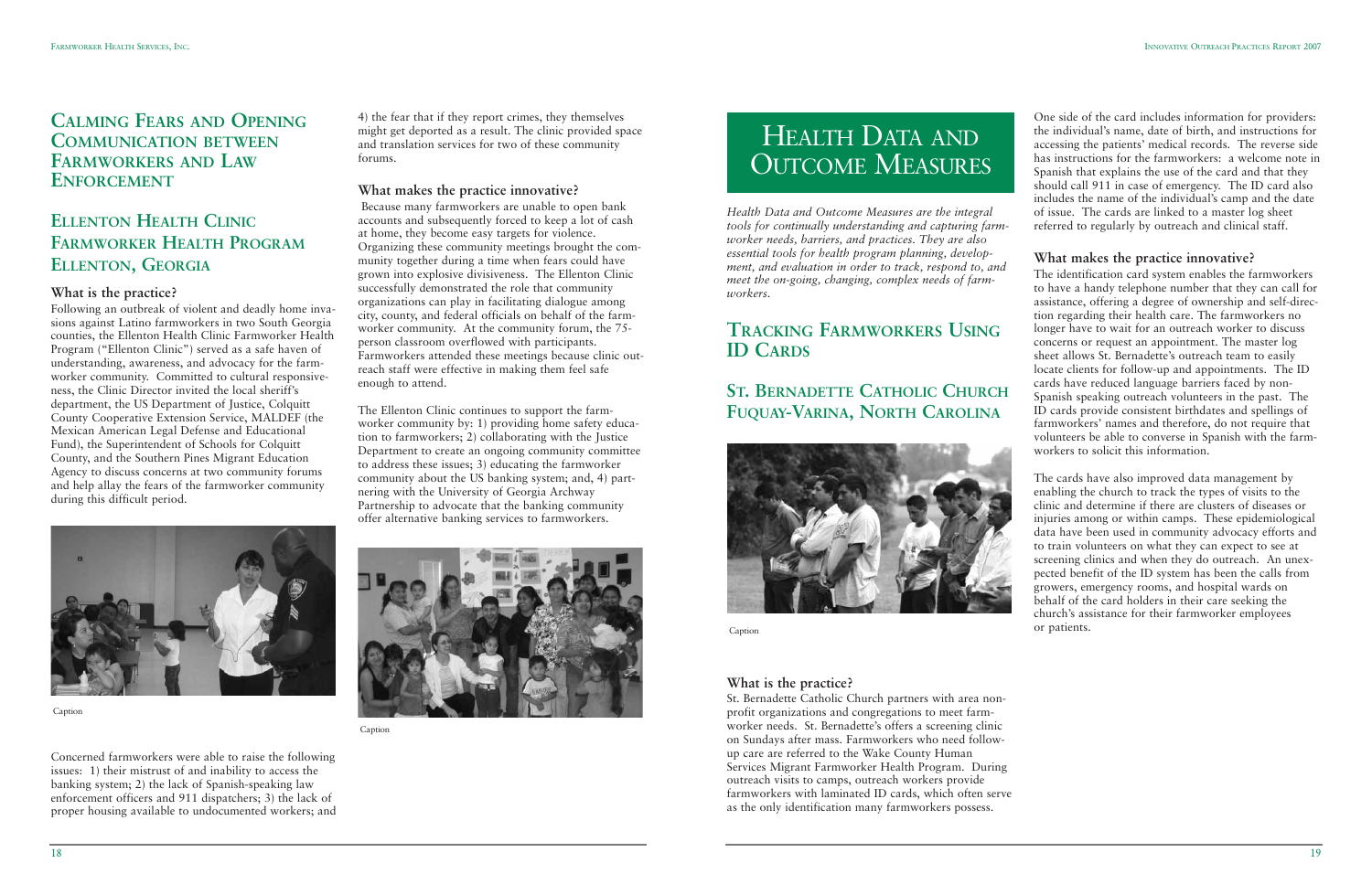### **REGIONAL COALITION ASSESSES FARMWORKER NEEDS IN EASTERN NORTH CAROLINA**

### **KINSTON COMMUNITY HEALTH CENTER KINSTON, NORTH CAROLINA**

### **What is the practice?**

Kinston Community Health Center (KCHC) is a founding member of the Migrant Education Outreach Cooperative (MEOC), which began as a joint effort between the Migrant Education Program and KCHC to create a platform for communicating among agencies that serve farmworkers in Eastern North Carolina. The cooperative involves representatives from two public school systems, a head start agency, a community college, one health center, and two family-focused nonprofit organizations.

In addition to meeting monthly, conducting joint outreach activities, and communicating via a blog site, the seven coalition members are conducting a comprehensive farmworker needs assessment across the region. All representatives have assisted in the survey design, received training for administering the surveys, and mobilized their respective community volunteers to carry out the assessment. The assessment covers a five county service area, reaching 240 farmworkers and their families.

#### **What makes the practice innovative?**

Some of the coalition members have carried out individual needs assessments of their farmworker clients in the past, but none have ever jointly conducted a comprehensive regional assessment that addresses farmworker needs beyond the scope of their individual organizations. The activities of this coalition, particularly the needs assessment, reflect a commitment to effective partnering so that each of the organizations can more comprehensively address the needs of farmworkers in this part of the state. Though data collection has just begun, all coalition members were eager to be a part of the assessment effort and the results will be used to identify and evaluate service gaps in the region and to guide and inform program design and grant applications.



Caption



Caption

### **TRACKING EFFECTIVENESS OF OUTREACH WITH INCENTIVE CARDS**

### **CLINICAS DEL CAMINO REAL, INC. VENTURA, CALIFORNIA**

### **What is the practice?**

Clinicas del Camino Real, Inc. ("Clinicas") has implemented several strategies for tracking how many patients are brought in as a result of outreach activities. One strategy is to distribute pre-printed incentive cards to potential farmworker patients during outreach. Outreach workers fill out the incentive cards which include the name of the outreach worker, site visited, date, and time. When farmworkers see a provider and present the incentive card, they receive a \$5 gift card. The data from the incentive cards returned to the health center are entered into a computer program for periodic analysis.

In the case of patients who forget to bring in the incentive cards, the Director is considering administering a questionnaire, asking them about how they learned about Clinicas. These data would be reviewed in the same manner as the incentive card data.

#### **What makes the practice innovative?**

Though this strategy was just recently implemented, tracking data from the incentive cards will allow the Program Director to measure and assess the cost-effectiveness, efficiency, and productivity of outreach activities carried out at Clinicas' various sites by determining which outreach activities and staff members are generating more clinic visits. The Director believes it will be helpful for making programmatic decisions about the use of human and financial resources; for adjusting outreach methods to achieve optimal effectiveness; and for providing evidence about the outreach program's effectiveness to the head of the health center and potential funders.





Caption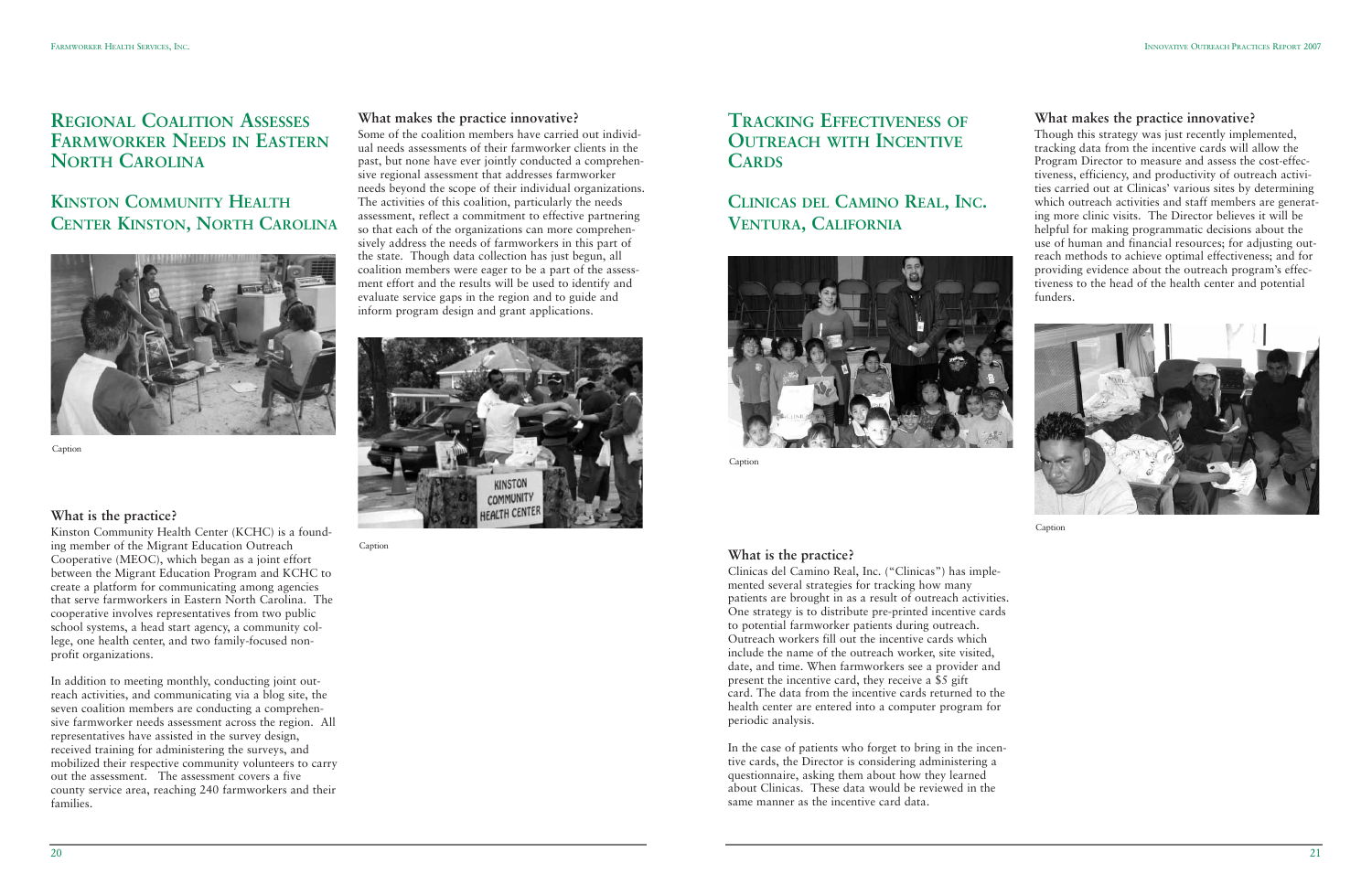#### **Benton County Health Department, Promotores de Salud Program (pg. X)**

530 NW 27th Street • PO Box 579 • Corvallis, OR 97330 Contact name: Michaela Lindahl, Health Promotion Disease Prevention Program Manager AIC, Epidemiologist Phone: 541-766-6124 Email: Michaela.G.Lindahl@co.benton.or.us

#### **Bluegrass Farmworker Health Center (pg. X)**

1306 Versailles Road, Ste. 120 • Lexington, KY 40504 Contact Name: Ruth Brown, Outreach Coordinator Phone: 859-259-2635 Email: ruth.brown@eku.edu

#### **Clinica Sierra Vista (pg. X)**

1400 S. Union Ave., Ste. 100 • Bakersfield, CA 93307 Contact name: Emily Garcia, Assistant Director Phone: 661-397-8775 Email: garciae@clinicasierravista.org

#### **Clinicas Del Camino Real, Inc. (pg. X)**

200 S. Wells Road • Ventura, CA 93004-1302 Contact name: David H. Valdez, Director of Health Education and Prevention Programs Phone: 805-659-1740, ext. 107 Email: dvaldez@clinicas.org

#### **Columbia Basin Health Association (pg. X)**

849 Pacific Ave · Hood River, OR 97031 Contact name: Lorena Sprager, Co-Director, Vida Entera y Sana Program Phone: 541-308-8385 Email: lsprager@lcdcfh.org

140 E. Main • Othello, WA 99344 Contact name: Leo Gaeta, Program Director Phone: 509-488-5256 Email: leo@cbha.org

Contact name: Christine Alvarado, Head Start Administrator Phone: 919-420-0334, ext. 248 Email: alvarado@ecmhsp.org

#### **Ellenton Health Clinic Farmworker Health Program (pg. X)**

PO Box 312 • 185 North Baker Street • Ellenton, GA 31747 Contact name: Cynthia Hernandez, Clinic Director Phone: 229-324-2845 Email: cyhernandez@gdph.state.ga.us

#### **Kinston Community Health Center (pg. X)**

324 Queen Street • Kinston, NC 28501 Contact Name: Anna Spencer, Outreach Director Phone: 252-522-9800, ext. 252 Email: aspencer@kinstonhealth.org

#### **La Clinica del Cariño Family Health Care Center, Inc. (pg. X)**

#### **North Carolina Farmworker Health Program (pg. X)**

2009 Mail Service Center • Raleigh, NC 27699-2009 Contact name: Elizabeth Freeman Lambar, Executive Director Phone: 919-733-2040 Email: Elizabeth.freeman@ncmail.net

#### **East Coast Migrant Head Start Project, North Carolina Direct Services (pg. X)** 4901 Glenwood Avenue, Ste. 300 • Raleigh, NC 27612 **Tri-County Community Health Center (pg. X)** 3331 Easy Street • Dunn, NC 28334 Contact name: Nestor Rivera, Prevention Services Manager

#### **Northwest Michigan Health Services, Inc. (pg. X)**

10767 Traverse Hwy., Ste. B • Traverse City, MI 49684 Contact name: Judith Williams, Executive Director Phone: 231-947-1112, ext. 202 Email: jwilliams@nmhsi.org

#### **Oklahoma Community Health Services Farmworker Health Program (pg. X)**

PO Box 366 • Ft. Cobb, OK 73038 Contact name: Cristina Rubio, Director Phone: 405-643-2776, ext. 28 Email: crubio@okchs.org

#### **Saint Bernadette Catholic Church (pg. X)**

Office of Hispanic Outreach 1005 Wilbon Road • Fuquay-Varina, NC 27526 Contact Name: Nancy E. Hagan, Coordinator Phone: 919-552-2922 Email: Nancyeh5@aol.com

#### **Southern Jersey Family Medical Centers, Inc. (pg. X)**

860 S. White Horse Pike • Hammonton, NJ 08037-5149 Contact Name: Cherie Arias, Health Education and Migrant Outreach Manager Phone: 609-567-0434, ext. 4133 Email: carias@sjfmc.org

Phone: 910-567-4814 Email: nrivera@tcchc.com

**Watauga Medical Center Farmworker Health Program (pg. X)** 155 Furman Road, Ste. 12 • Boone, NC 28607 Contact name: Allison Lipscomb, Program Director Phone: 828-268-8965 Email: alipscomb@wataugamc.org

#### **Yolo County Health Department Maternal Child Adolescent Health Program (pg. X)**

137 North Cottonwood Street, Ste. 2450 • Woodland, CA 95695 Contact name: Jan Babb, Maternal Child and Adolescent Health Director Phone: 530-666-8645 Email: Jan.babb@yolocounty.org

## **CONTACT INFORMATION FOR FEATURED ORGANIZATIONS**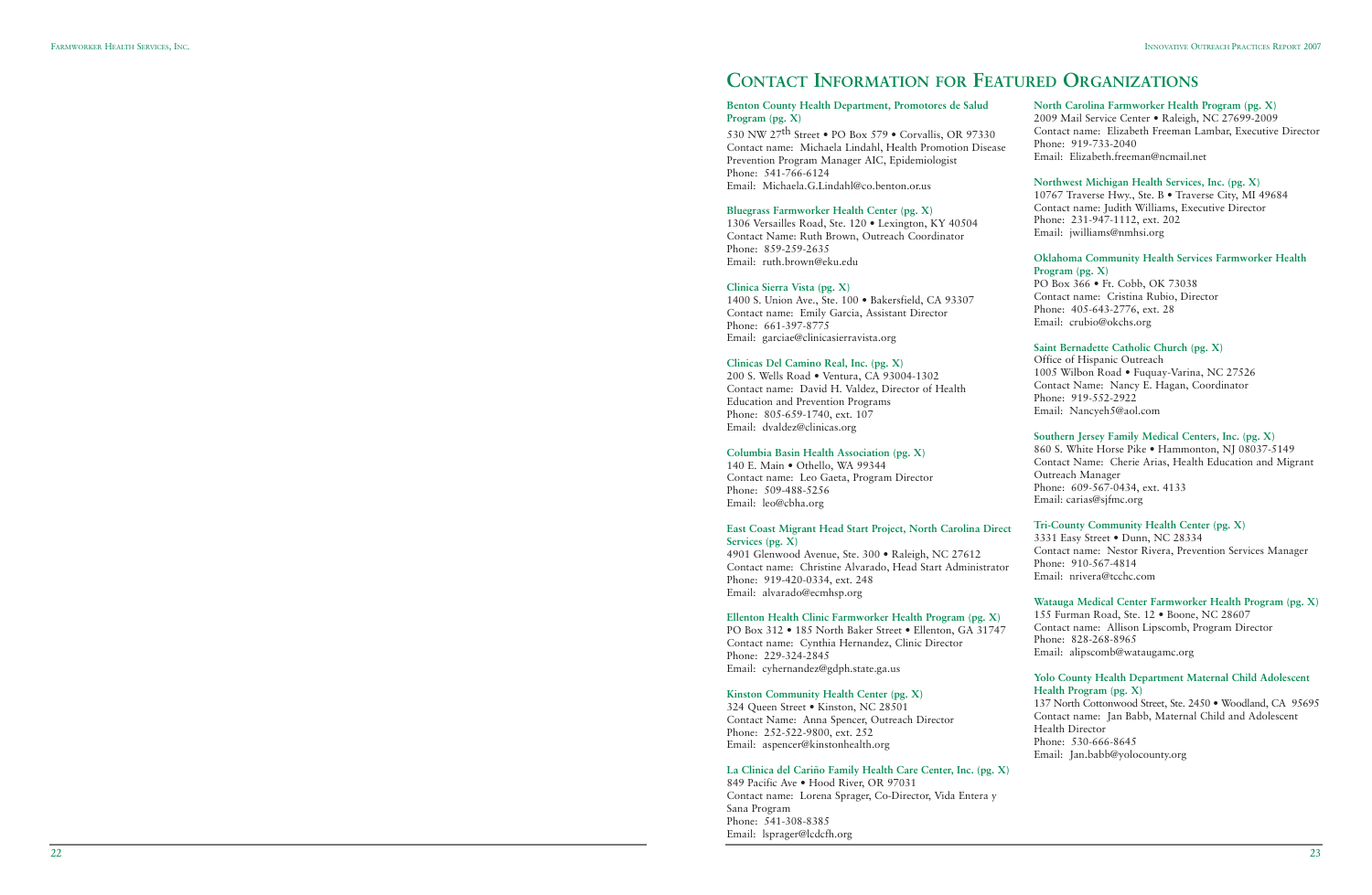## **ABOUT FARMWORKER HEALTH SERVICES, INC.**

Since 1970, FHSI has been at the forefront of elevating the importance of outreach, recognizing the critical role it plays in facilitating primary care, case management, health prevention and social services to farmworkers and their families.

Over the past 37 years, FHSI has evolved from a small outreach operation working in five Eastern states to providing programmatic support to farmworker-serving health organizations across the country, including migrant health grantees, community health centers, health departments, Migrant and Seasonal Head Start agencies, and migrant housing agencies.

By professionalizing outreach services, FHSI has established itself as the leader in enhancing health organizations' abilities to successfully reach farmworkers and offer critically needed services.

FHSI offers a wide range of customized services, at minimal to no cost, which benefit communitybased organizations that are committed to improving the health and well-being of farmworkers. By partnering with FHSI, organizations can expect to attain:

- A better understanding of farmworker needs and how to address those needs;
- Increased access to care and reduced health disparities;
- Strengthened continuity and quality of outreach program;
- Maximized use of financial and staffing resources.

In addition to this report, FHSI offers other publications including FHSI's *Outreach* newsletter, *National Needs Assessment of Farmworker-Serving Health Organizations, Outreach Reference Manual, Health Education Flipcharts,* and other resources that can be found on FHSI's website, *www.farmworkerhealth.org.* FHSI provides many other one-on-one technical assistance services such as outreach program assessments, customized consultations to address client-identified programmatic needs, and educational and training opportunities to enhance the skills of those working in farmworker outreach.

## **2008 INNOVATIVE OUTREACH PRACTICES REPORT SUBMISSIONS**

E CONSTRUCTOR DE CONSTRUCTOR DE CONSTRUCTOR DE CONSTRUCTOR DE CONSTRUCTOR DE CONSTRUCTOR DE CONSTRUCTOR DE CO

It is our hope that your organization will find effective models and approaches in this report that can be implemented or adapted in your communities. We request that you also take the time to reflect on what makes your outreach program responsive to the needs of farmworkers in your community and especially, what others can learn from the strengths of your program. The utility of this report can only be enriched by the continued contributions of those of you in the field striving daily to improve the health of farmworkers.

**Please consider sharing your ideas for the 2008 edition of this report.**

## **AT-A-GLANCE TOPICAL INDEX**

Collaboration, Community

- Collaboration, Government
- Collaboration, University

Cultural Competency

Data/Documentation

Diabetes

Emergency Preparedness

Health Screenings

Health Education/Popular Education

HIV and STIs

- Lay Health/*Promotor/a*
- Marketing/Media

Mental Health

Needs Assessments

- Obesity, Nutrition/Physical Activity
- Organizational Communication/Integration
- Policy/Advocacy/Awareness
- Professional Development
- Program Planning/Evaluation
- Patient Adherence

### **DATABASE OF INNOVATIVE OUTREACH PRACTICES**

Innovative Outreach Practices that FHSI has collected from 2004 and onward are now electronically accessible in FHSI's Resource Library on www.farmworkerhealth.org. The practices are indexed by topic, similar to this report's index.